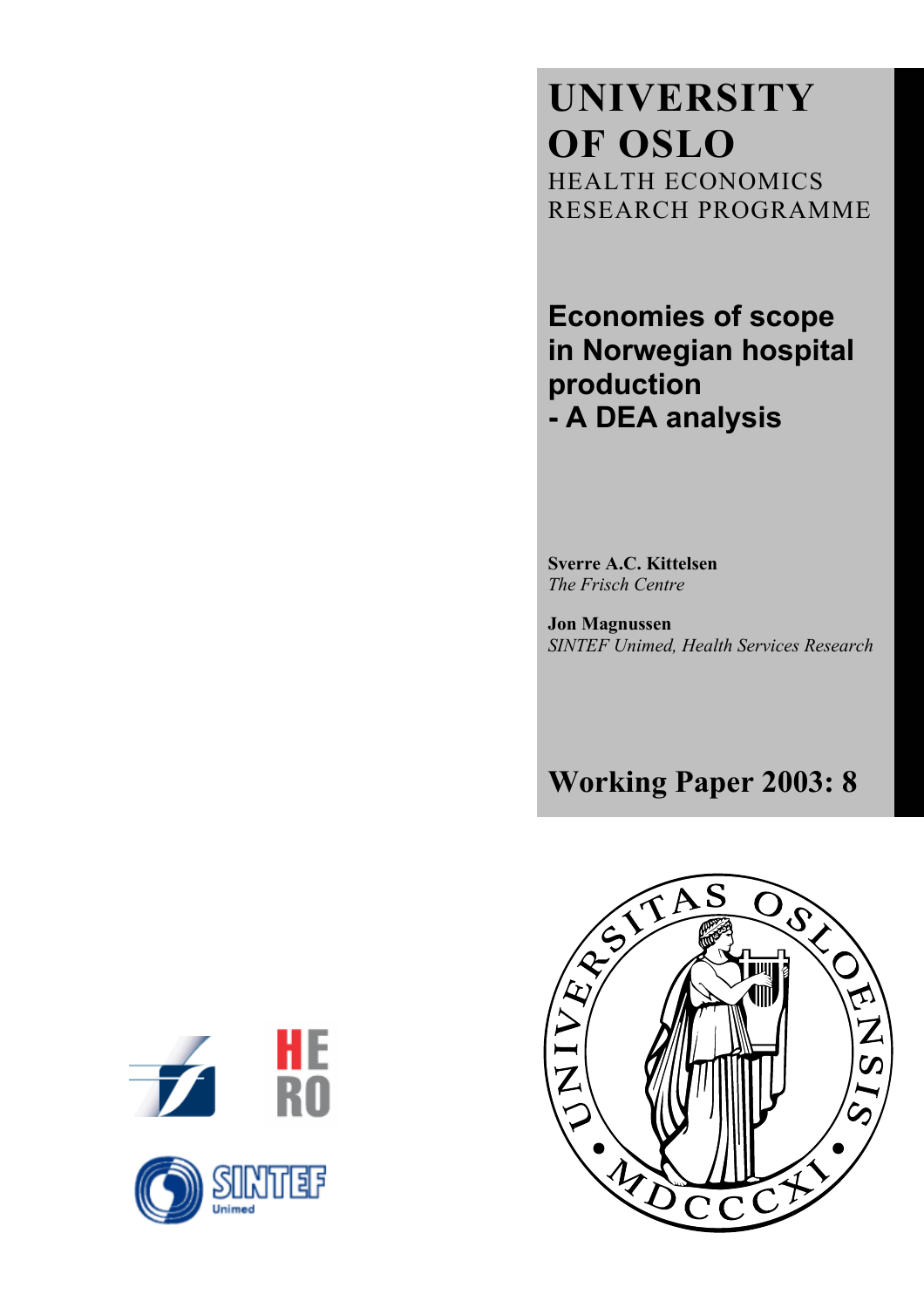# **Economies of scope in Norwegian hospital production - A DEA analysis**\*

*by* 

Sverre AC. Kittelsen $1$  and Jon Magnussen<sup>2</sup>

April, 2003

# Health Economics Research programme at the University of Oslo HERO 2003

**Key words:** Hospital performance, DEA, Economies of Scope

∗ This paper is financed by the Norwegian Ministry of Health and is part of the project "Economics of scope in health services production - Evaluation of state ownership reform".

<sup>1</sup> The Frisch Centre, Norway

<sup>2</sup> SINTEF Unimed, Health Services Research

| Correspondence to:   |                                                                   |
|----------------------|-------------------------------------------------------------------|
| Sverre AC Kittelsen, | The Ragnar Frisch Centre for Economic Research, Gaustadalléen 21, |
|                      | N-0349 Oslo, Norway. Tel: +47-22958810 Fax: +47-22958825          |
|                      | 0317 Oslo, Norway                                                 |
| E-mail:              | s.a.c.kittelsen@frisch.uio.no                                     |

© 2003 HERO and the author – Reproduction is permitted when the source is referred to. Health Economics Research programme at the University of Oslo Financial support from The Research Council of Norway is acknowledged. ISSN 1501-9071, ISBN 82-7756-111-3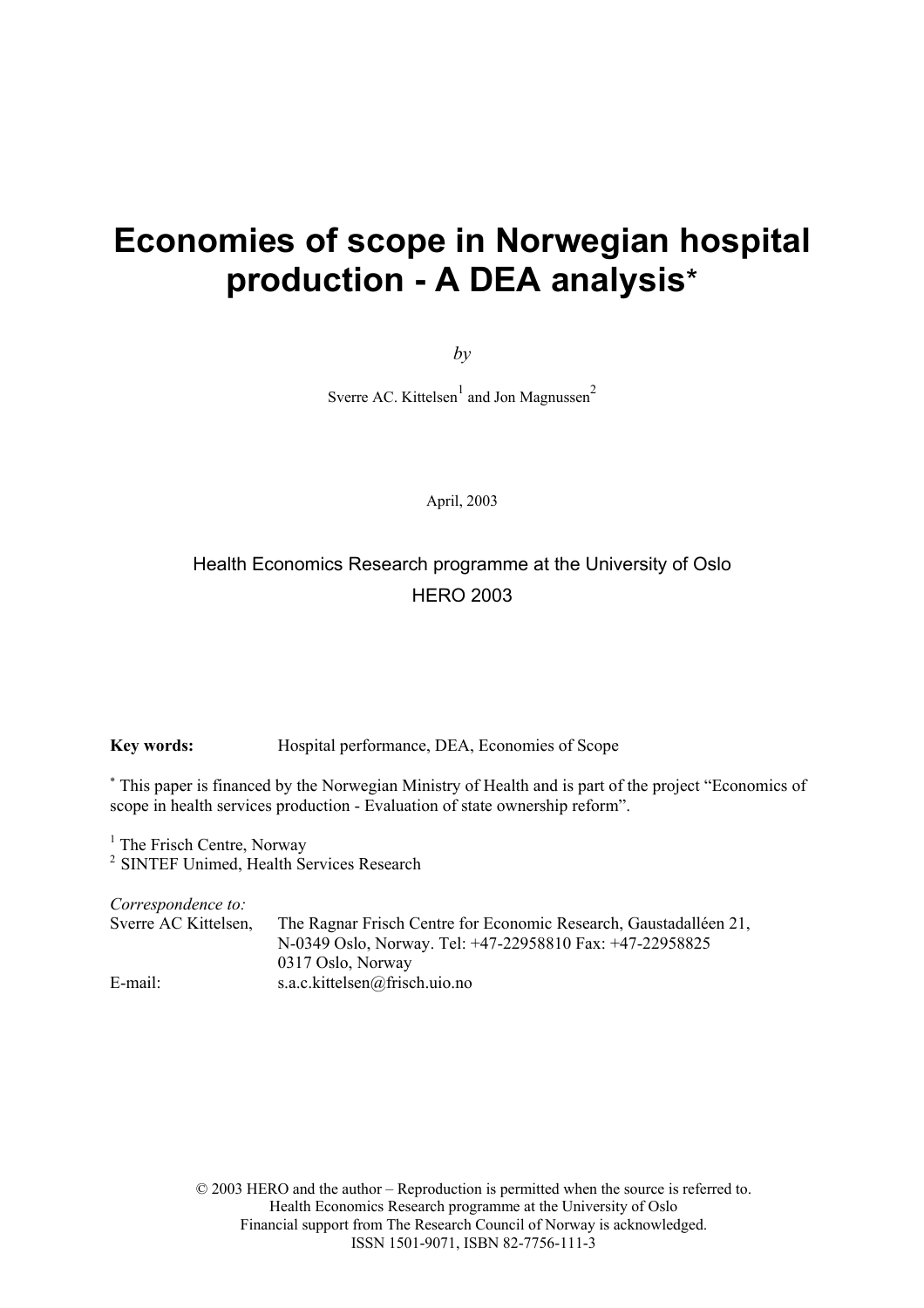#### **Abstract**

From 2002 the Norwegian hospital sector is to be transferred from county to state ownership, organised through regional semiautonomous companies. A major motivation for the reform is to allow for more specialised hospital production. If there are economies or diseconomies of scope, the production of hospital services in a region could become more efficient by exploiting any cost savings that may stem from an optimal division of service production between units. While the theory of economics of scope is well developed, applications have chiefly been concerned with testing for natural monopoly, and few studies of hospital production have been concerned with scope.

This paper estimates a multiple output cost function from data on Norwegian hospitals using the non-parametric Data Envelopment Analysis (DEA) method. The cost function is specified with total running costs as the only input, but with seven different outputs to focus on the properties of the output transformation frontier. To overcome the methodological assumption of convexity inherent in DEA, the sample is split into relative specialised and differentiated hospitals, before comparing costs. This partitioning is achieved through grouping as specialised the first and fifth quintiles of the hospitals ranked by the share of the relevant output, since in fact no hospital is fully specialised by producing only one output, or nothing of an output.

Exploring scope economies of the best practice cost frontier along three different dimensions, strong economies are found for surgical and medical services, intermediate for inpatient and outpatient production, while elective and emergency care cases have only week economies of scope, which may not be statistically significant. Results for the output mix of individual observations, reveal both economies and diseconomies in the last of these three dimensions.

Contrary to these results, average efficiencies are found to be lower for differentiated than specialised hospitals, in all of the dimensions mentioned, although the differences are not very large. Since the DEA method measures hospitals with the largest production of each output as efficient by default, the results for average efficiency may be due to the methods employed.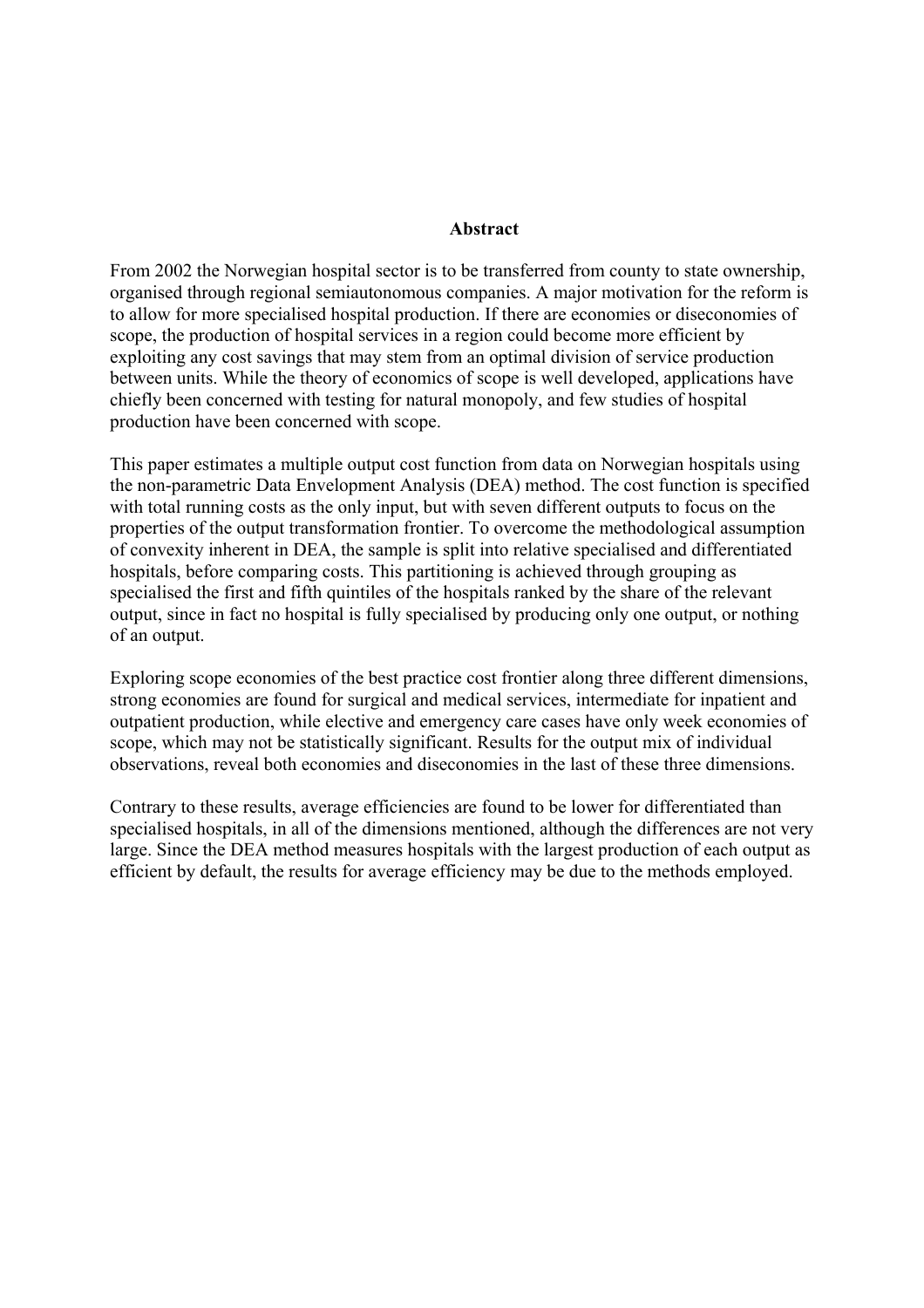# 1 Introduction

From 2002 the Norwegian hospital sector is to be transferred from county to state ownership, organised through regional semiautonomous companies. A major motivation for the reform is to allow for more specialised hospital production. If there are economies or diseconomies of scope, the production of hospital services in a region could become more efficient by exploiting any cost savings that may stem from an optimal division of service production between units. While the theory of economics of scope is well developed, applications have chiefly been concerned with testing for natural monopoly, and few studies of hospital production have been concerned with scope.

The term specialization is not always clearly defined. For hospitals, specialization can be described in terms of treatment capacity (e.g. by the allocation of beds by speciality), in terms of use of different types of staff (by ratios of physician specialities or different occupations), or by the composition of diagnosis (e.g. ICD10 or DRG). In a previous study we have used a Herfindahl-Hirschman index of concentration to describe the degree of specialization along these dimensions. These indexes give divergent results, depending on the choice between capacity and activity measures, and even on the actual variable used.

An alternative approach is to use aggregated measures the relative share or intensity of hospital activities along dimensions one would expect to be in need of different treatment technology<sup>2</sup>. We have chosen here to focus on three important dimensions:

#### *Emergency care versus elective patients*

1

The demand for hospital services is in principle a stochastic variable. Even so, one can for part of the activities plan when and where the treatment is to be given, and thereby reduce the uncertainty about the necessary treatment capacity. Purely elective activity should in theory be

 $2<sup>2</sup>$  In ongoing research we will attempt to analyse to what extent these approaches give similar results.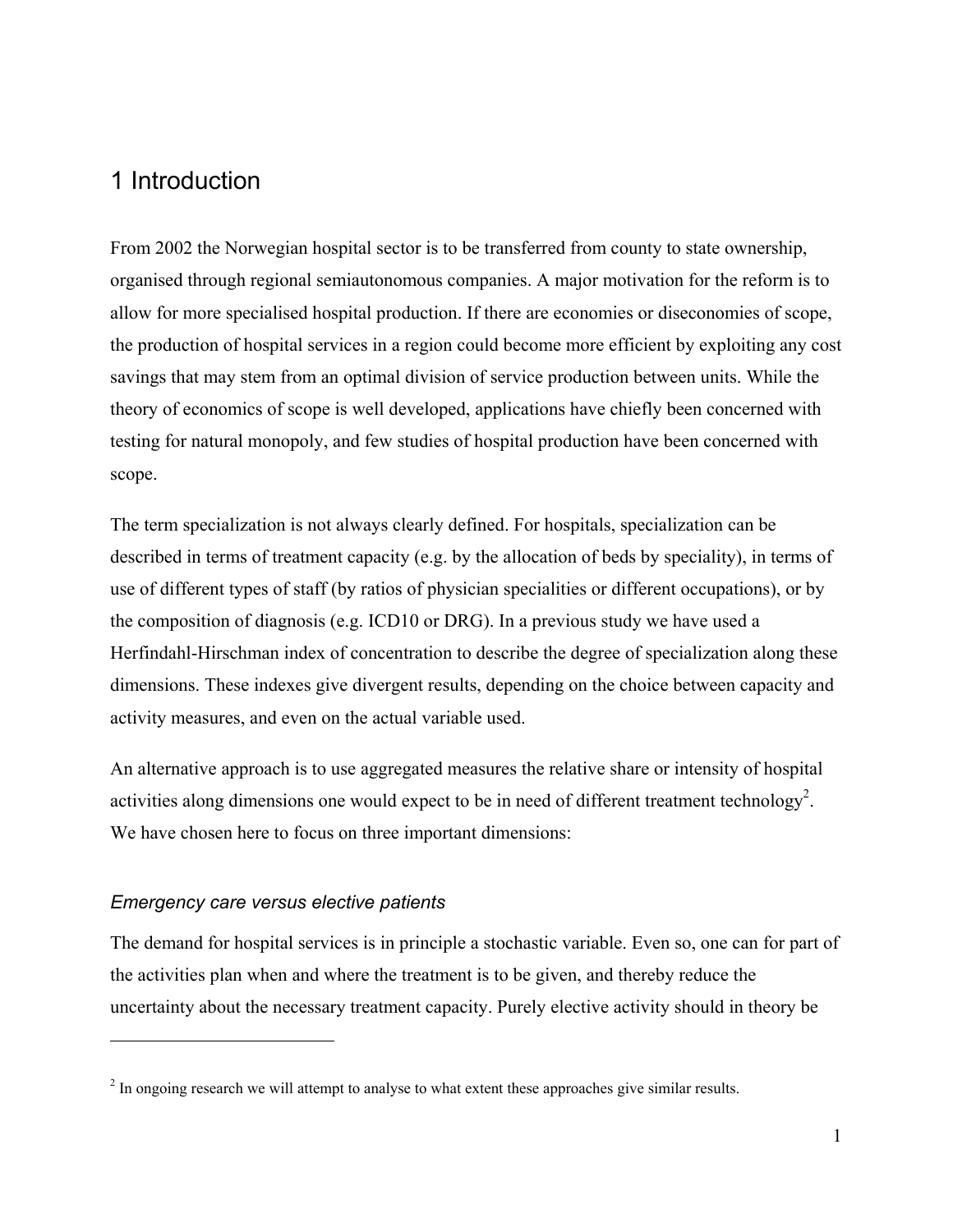possible to plan without uncertainty, while a pure emergency care unit must accept fluctuating demand and uncertainty about the necessary capacity and personnel on call. Friedman and Pauly (1981) model this uncertainty and show how part of the workforce can be seen as quasi-fixed, with higher costs as a result. On the other hand, a large share of emergency cases would be expected to be more predictable and therefore less costly than a low share. The difference in costs is therefore not necessarily between hospitals that are purely elective and purely emergency care, but between the hospitals that are specialised and those that have a mix of services.

#### *Medical patients versus surgical patients*

The division between medical and surgical patients is motivated from the different technologies used for these patient types. Surgical patients need access to operating theatres, anaesthetics, and recovery, and will in many cases be more technology intensive than medical patients. Medical patients are often elderly, and may have a larger element of nursing care. One would therefore expect specialised hospitals to have operating conditions and technology that set them apart from differentiated hospitals. It is not obvious which type of hospitals will be the more cost efficient. It is often more difficult to diagnose correctly medical than surgical patients, and to the extent that this introduces greater uncertainty in resource needs and treatment plans one would expect that specialisation in the direction of surgical patients would be more efficient.

#### *Outpatient versus inpatient patients*

The dichotomy between outpatient/day care and activities in the inpatient wards is also motivated from expected differences in operating conditions and technology. Hospitals with a high share of outpatients will need to relate to a larger number of patients. This can lead to efficiency gains by using assembly line organisation, but will involve challenges in the logistics of patient and staff deployment. We are assuming that the data is corrected for the resource needs of the different patient groups, so that the analysis of economies of scope is not an analysis of whether there are medical reasons for outpatient or inpatient treatment.

Aletras, Jones and Sheldon (1997) report a survey of a large number of empirical studies of economies of scale and scope in hospital services production, with a view to giving recommendations to the British National Health Service (NHS) on the desirability of hospital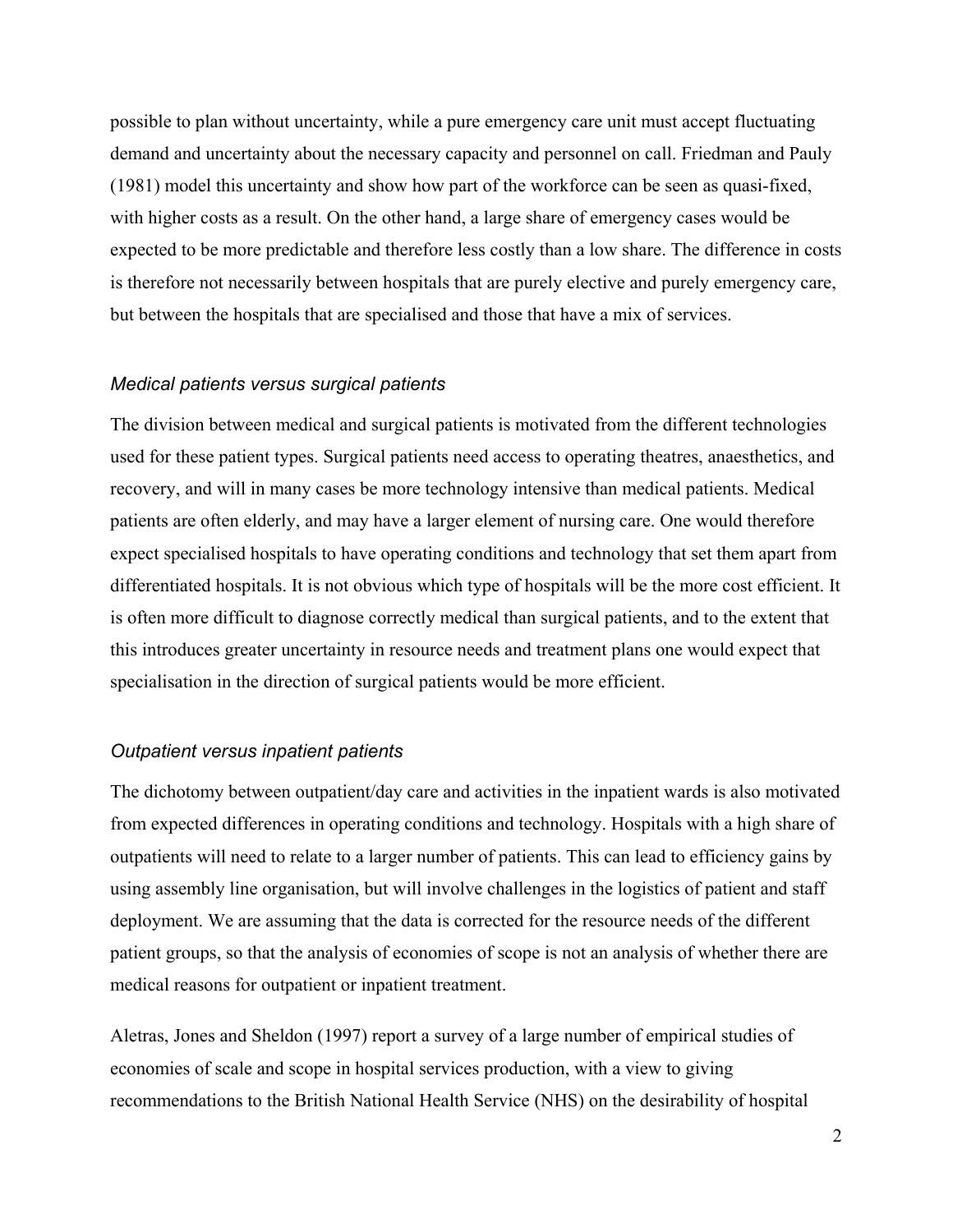mergers. Most of the studies considered indicate that there are few economies of scale in hospitals beyond 200-300 beds. These findings are irrespective of whether the analysis was based on flexible cost functions, flexible production functions, Data envelopment analysis, survival analysis, studies of multi-hospital firms or more ad hoc studies.

For the economies of scope, the survey reports few findings. Using flexible cost functions Sinay and Campbell (1995) find some economies of scope between emergency care and elective activity prior to mergers, but not afterwards. Other studies of merging hospitals in most cases find higher costs after merging hospitals, except for small hospitals in rural districts, but it is difficult to decide whether this is due to diseconomies of scope or diseconomies of scale.

Using a method similar to ours, Prior and Solà (2000) find strong economies of scope (which they term economies of diversification) in Catalan hospitals using data from 1987 to 1992. They formalize the analysis in Kittelsen and Førsund (1992) to define a measure of the degree of economies for each observation, but only compare hospitals that are predefined as specialised or diversified. In this paper we extend their analysis to look at economies of scope along three specific dimensions of the product mix space, and let the data determine the classification of sepcialised and diversified hospitals.

# 2 Data and classification of activities

## 2.1 General data description

Establishing a dataset that distinguishes along the three dimensions outlined above requires five different hospital service categories, medical emergency help, medical elective, surgical emergency help, surgical elective and outpatient visits respectively. The first four of these are available as the number of patient visits weighted by diagnosis related groups (DRGs), while the outpatient visits are measured as outpatient income in million Norwegian kroners (MNOK) since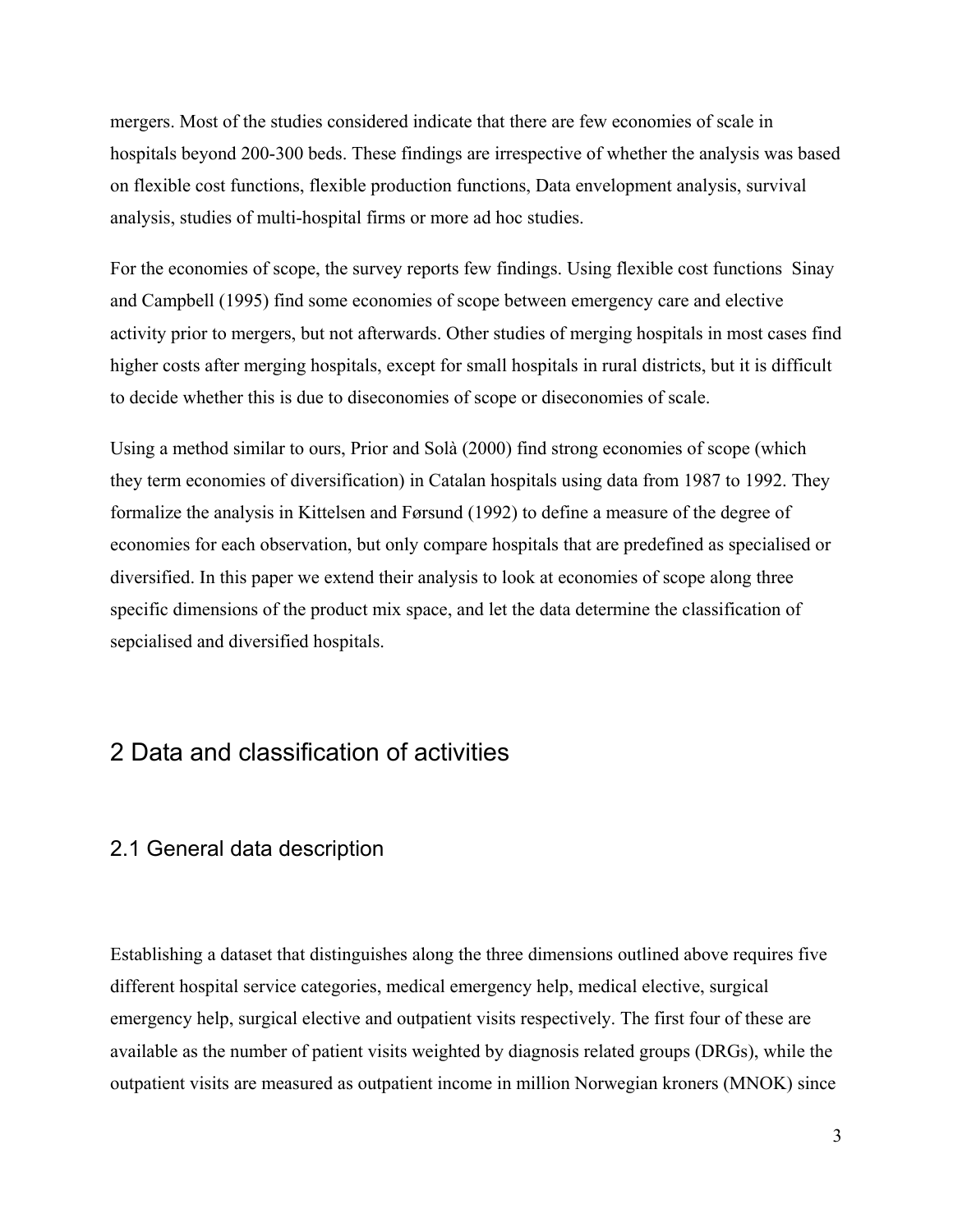DRG weights are not available. In addition, we have included births in DRG-weighted visits, and long stays in length of stay above a DRG-specific trim point. Since the focus of the analysis is the cost effect of different outputs service mixes, we have only included total operating costs on the input side $3$ .

The data represents an unbalanced panel of 62 Norwegian hospitals for the eight-year period 1992 to 1999, totalling 467 observations. The data are mainly from the partially DRG-based reimbursement scheme financing Norwegian hospitals, and have been error checked by SINTEF Unimed as part of the official statistics on hospitals prepared for the Department of Health. Summary statistics for the variables are presented in the first columns of table 1.

|                                                               | Mean for groups     |      |             |            |             |            |             |            |
|---------------------------------------------------------------|---------------------|------|-------------|------------|-------------|------------|-------------|------------|
|                                                               | All<br>Mean St.Dev. |      | Elective    |            | Surgical    |            | Outpatients |            |
|                                                               |                     |      | High<br>(A) | Low<br>(E) | High<br>(A) | Low<br>(E) | High<br>(A) | Low<br>(E) |
| Input                                                         |                     |      |             |            |             |            |             |            |
| BD Operating costs in MNOK                                    | 334                 | 366  | 437         | 241        | 514         | 133        | 670         | 143        |
| Output                                                        |                     |      |             |            |             |            |             |            |
| Medical emergency care<br><b>MEC</b><br>visits, DRG-weighted  | 4882                | 4443 | 4441        | 4570       | 5511        | 2485       | 8977        | 2590       |
| Medical elective visits,<br><b>MEL</b><br>DRG-weighted        | 1454                | 1976 | 2719        | 558        | 2840        | 484        | 3102        | 521        |
| Surgical emergency care<br><b>SEC</b><br>visits, DGR-weighted | 1791                | 2112 | 2236        | 1406       | 2891        | 641        | 3543        | 775        |
| Surgical elective visits,<br><b>SEL</b><br>DRG-weighted       | 2729                | 3377 | 4610        | 1288       | 5335        | 700        | 5509        | 1086       |
| BIR Births, DRG-weighted                                      | 873                 | 1006 | 726         | 844        | 942         | 448        | 1720        | 266        |
| Outpatient income in<br><b>OUT</b><br>MNOK                    | 36                  | 45   | 49          | 23         | 57          | 11         | 86          | 8          |
| LON Long term care                                            | 776                 | 1145 | 924         | 523        | 1239        | 325        | 1692        | 389        |

Table 1: Summary statistics for 467 hospital observations 1992-99, for all hospitals, and separately for observations in the highest and lowest quintile in the share of Elective visits, Surgical visits and Outpatients respectively.

1

<sup>&</sup>lt;sup>3</sup> Good capital measures are unfortunately hard to find.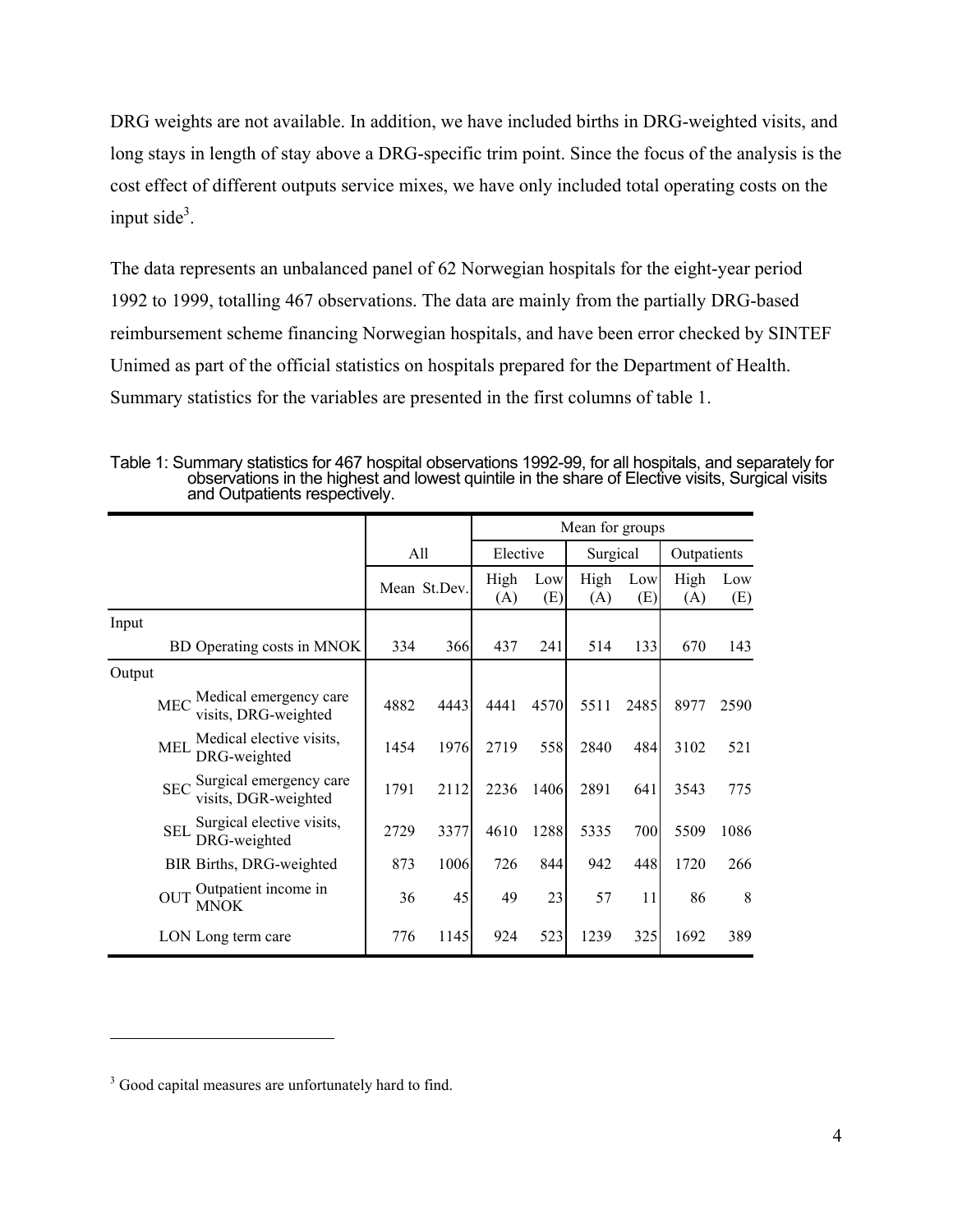To separate relatively specialised and differentiated hospitals, we have constructed quintile groups defined by intensities along each of the dimensions discussed above. For the elective versus emergency care dimension, all observations are ranked by the number of elective DRGweighted patient visits as a share of total DRG-weighted patient visits. The fifth of observations with the highest elective share are then categorised in the elective A (high) group, continuing with groups B, C, D until the fifth of observations with the lowest elective share are put in elective E (low) group. This latter group will in general encompass the observations with the highest emergency care share, but the share of outpatients, births and long term care may play a confounding role. We will also use the term specialised about the groups A and E, while the groups B, C and D in between will be termed differentiated in terms of this dimension.

Similar categorisation is done for the medical versus surgical dimension by quintiles of the share of surgical visits in total DRG-weighted visits, while for the outpatient visits the categorisation is done by the quintiles of outpatient income as a share of total operating expenses. Arithmetic means for the variables are shown in the last columns of table 1 separately for the A and E groups along each dimension.

|                                | Share of<br>elective | Share of<br>emergency<br>care | Share of<br>surgical | Share of<br>medical | Share of<br>births | Share of<br>outpatients | Share of<br>long term<br>care | <b>Beds</b> |
|--------------------------------|----------------------|-------------------------------|----------------------|---------------------|--------------------|-------------------------|-------------------------------|-------------|
| Share of elective              |                      |                               |                      |                     |                    |                         |                               |             |
| Share of emergency<br>care     | $-0.92$              |                               |                      |                     |                    |                         |                               |             |
| Share of surgical              | 0.73                 | $-0.71$                       |                      |                     |                    |                         |                               |             |
| Share of medical               | $-0.51$              | 0.69                          | $-0.87$              |                     |                    |                         |                               |             |
| Share of births                | $-0.36$              | $-0.03$                       | $-0.17$              | $-0.34$             | 1                  |                         |                               |             |
| Share of outpatients*          | 0.22                 | $-0.28$                       | 0.21                 | $-0.25$             | 0.11               |                         |                               |             |
| Share of long term<br>$care**$ | $-0.17$              | 0.14                          | $-0.25$              | 0.19                | 0.10               | $-0.18$                 | 1                             |             |
| <b>Beds</b>                    | 0.24                 | $-0.34$                       | 0.40                 | $-0.47$             | 0.19               | 0.48                    | 0.06                          |             |

Table 2: Correlation between shares of different outputs and beds.

\*Share of outpatients is calculated as outpatient income divided by total operating expenses.

\*\*Share of long-term care is calculated as long-term days above trim point divided by total DRG-weighted visits.

Results for the different specialisation dimensions will be difficult to interpret if there is a high correlation between the defining variables of each dimension. Table 2 shows the correlation between the shares for each of the variables in the data set.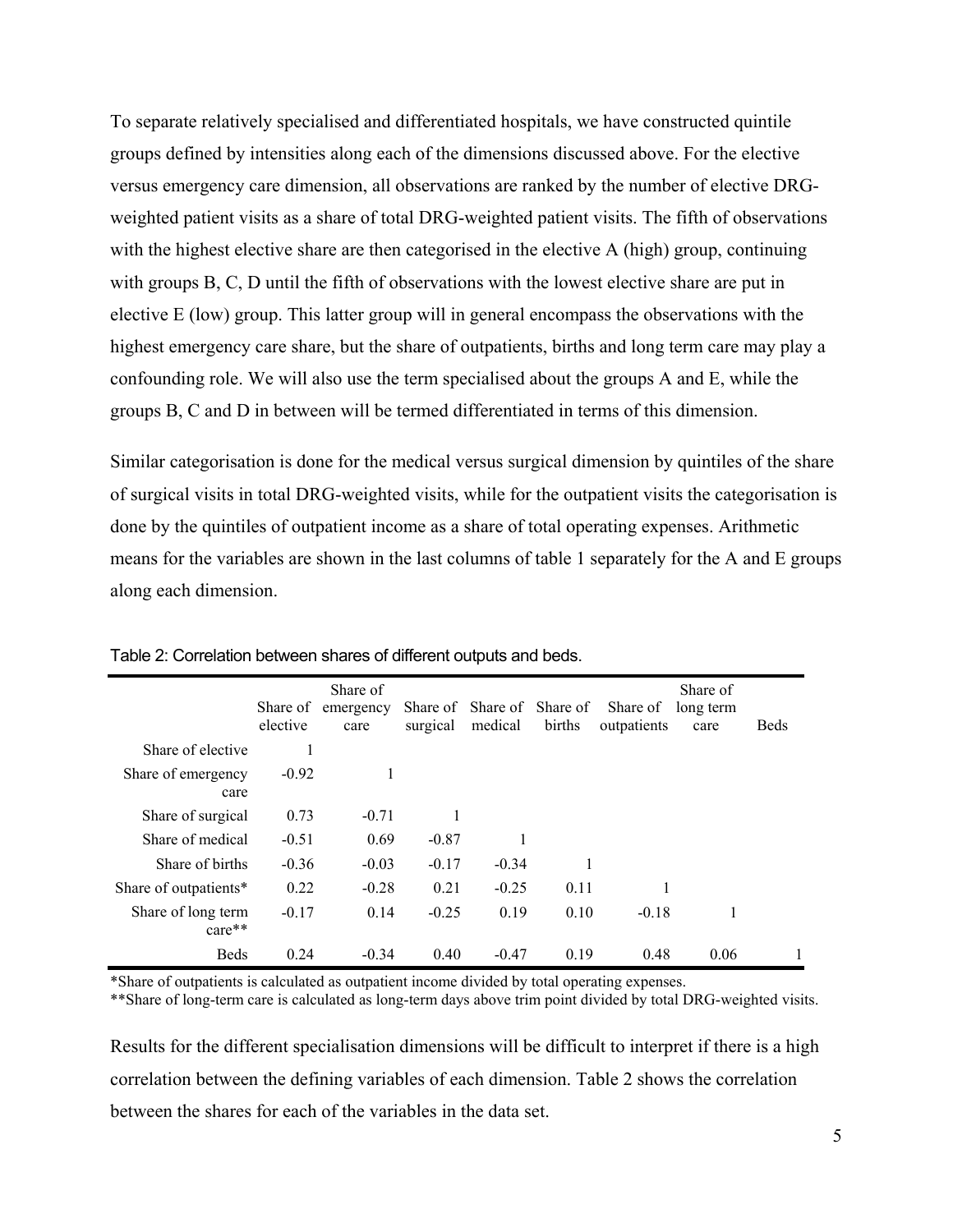The share of elective visits is clearly negatively correlated with the share of emergency visits, which reassuringly means that our grouping of high (A) to low (E) elective share on the whole corresponds to a low to high emergency care share. Similarly, the share of surgical visits is strongly negatively correlated with share of medical visits. More troublesome are the substantial correlations between share of elective and share of surgical visits, and between share of elective visits and share of emergency care visits. This is intuitively reasonable, since most (about 2/3) of elective visits are surgical and most (about 2/4) of emergency care visits are medical, but it may easily mean that we will get similar results along these two dimensions and will have difficulty in interpreting which factor is decisive.

#### 2.2 Emergency care versus elective visits

Table 3 shows the share of DRG-weighted visits that are classified as elective or emergency care and surgical or medical visits respectively for each year in the observation period.

|                                                                                 | 1992 | 1993 1994 1995 1996 1997 1998 1999                      |  |  |  |
|---------------------------------------------------------------------------------|------|---------------------------------------------------------|--|--|--|
| Share of elective                                                               |      | 34.4 % 34.7 % 33.6 % 33.2 % 32.2 % 34.1 % 31.7 % 30.2 % |  |  |  |
| Share of SEL 22.8 % 22.5 % 21.6 % 21.3 % 20.1 % 22.8 % 21.8 % 21.4 %            |      |                                                         |  |  |  |
| Share of MEL 11.6 % 12.1 % 12.0 % 11.9 % 12.1 % 11.3 % 9.9 % 8.8 %              |      |                                                         |  |  |  |
| Share of emergency care 58.0 % 58.0 % 58.9 % 59.5 % 60.6 % 60.4 % 62.7 % 64.1 % |      |                                                         |  |  |  |
| Share of SEC 13.6 % 13.3 % 13.2 % 13.0 % 12.7 % 13.5 % 14.3 % 15.0 %            |      |                                                         |  |  |  |
| Share of MEC 44.4 % 44.7 % 45.8 % 46.5 % 47.9 % 46.9 % 48.4 % 49.1 %            |      |                                                         |  |  |  |

Table 3: Distribution of activity shares for each year

During the period, the relative importance has been shifted from elective visits towards increased emergency care. In particular this is due to the fall in share of elective medical visits and a corresponding increase in the share of emergency care medical patients. For the surgical patients the relative changes are smaller. A similar picture appears if we tabulate the share of elective and emergency care patients in the specialised groups A and E along the elective/emergency care dimension.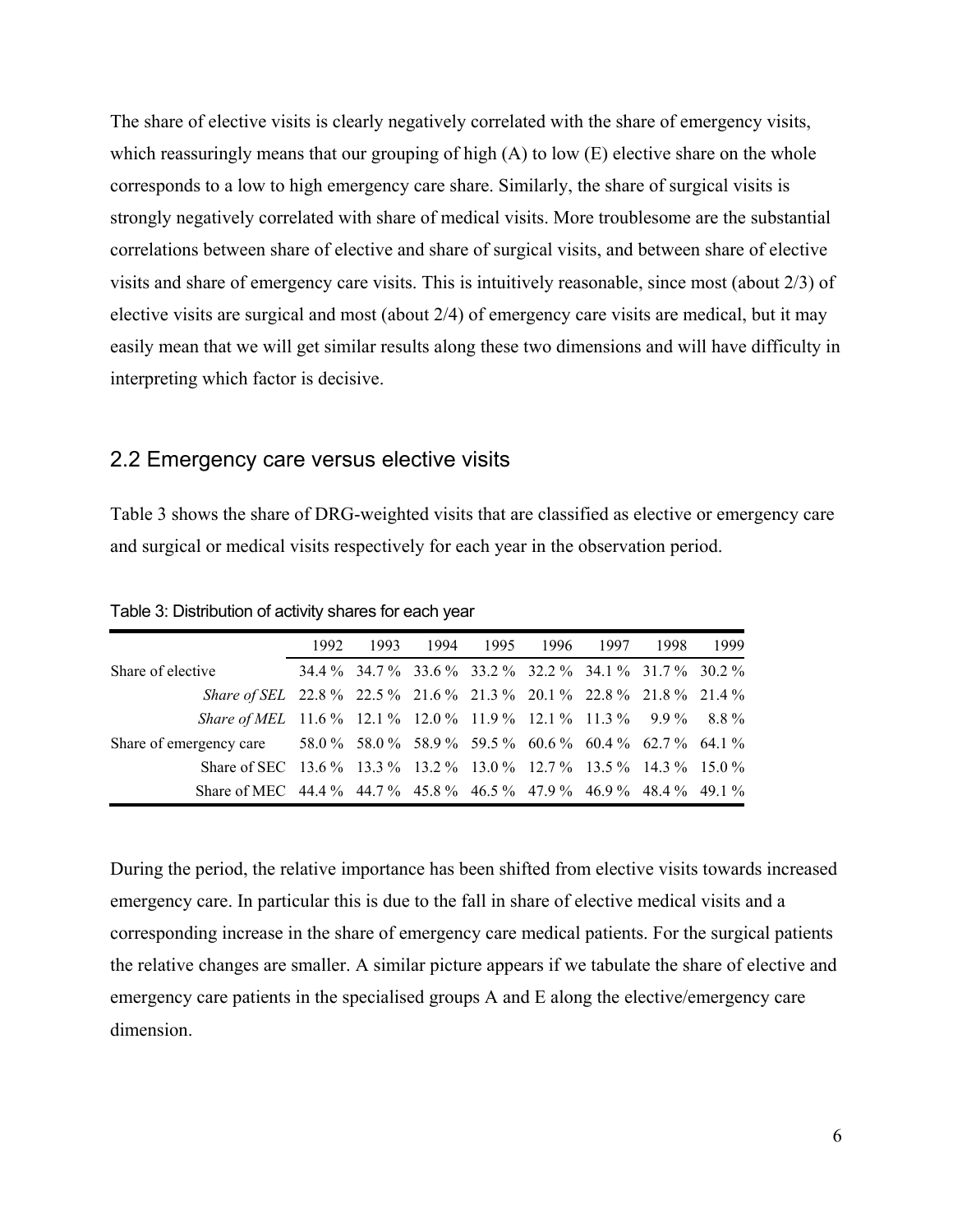|                                         |                   | 1992 | 1993                                                            | 1994 | 1995 | 1996 | 1997 | 1998 | 1999                                                    | All   |
|-----------------------------------------|-------------------|------|-----------------------------------------------------------------|------|------|------|------|------|---------------------------------------------------------|-------|
| Ъ<br>≘                                  | Elective A (high) |      |                                                                 |      |      |      |      |      | 48,0 % 46,6 % 47,2 % 48,3 % 47,4 % 50,6 % 48,1 % 45,8 % | 47,8% |
| Share<br>dno.fâ<br>visits<br>electi     | Elective E (low)  |      | 21, 1 % 23, 5 % 21, 4 % 21, 1 % 20, 4 % 21, 3 % 19, 6 % 17, 7 % |      |      |      |      |      |                                                         | 20.7% |
|                                         | Ratio high/low    | 2,27 | 1.99                                                            | 2,20 | 2.29 | 2,32 | 2.38 | 2.45 | 2.59                                                    | 2,31  |
| ð<br>.日<br>Φ                            | Elective A (high) |      |                                                                 |      |      |      |      |      | 47,2 % 47,6 % 47,8 % 47,5 % 48,6 % 45,4 % 48,7 % 49,6 % | 47,5% |
| emergen<br>аr<br>Share<br>dno<br>visits | Elective E (low)  |      |                                                                 |      |      |      |      |      | 72,4 % 69,3 % 70,5 % 71,4 % 72,6 % 73,3 % 75,8 % 77,4 % | 72.9% |
|                                         | Ratio high/low    | 1.54 | 1.46                                                            | 1,47 | 1,50 | 1.49 | 1.61 | 1.55 | 1,56                                                    | 1,53  |

Table 4: Share of elective and emergency care visits in specialised groups in the period 1992 to 1999.

From table 4 we see that the average share of elective patients in the elective A (high) group is stable until 1997, after which it falls somewhat. The elective share in the low group varies more, but also falls after 1997. The distance between the two groups increases substantially, but the share in the high group is consistently more than twice that of the low group. As a reflection, the share of emergency care increases overall, but most markedly in the elective E (low) group. The relative share of the two groups does not actually change.

What is striking is that the fifth of the observations (93) that have the highest share of elective visits on average still have less than half (47.8) of their production as elective. Similarly the group that is most specialised in emergency care (elective E) on average has less than three quarters (72.9%) of their production as emergency care visits. The term specialised as used here is only relative, as no hospitals in fact have only elective visits, and no hospitals have only emergency care visits.

#### 2.3 Surgical versus medical visits

A similar picture of relative specialisation is presented for the surgical/medical dimension in table 5. The definition of surgical visits follows the DRG reimbursement system in that the patient must have been subject to an intervention that needed the use of an operating theatre. As before, the shares are calculated of total DRG-weighted visits, which do not include outpatient visits.

The total share of surgical patients fell substantially from 92 to 96, but has since increased to the original level. The total share of medical patients has increased slightly during the same period. The collective share of surgical and medical patients has in fact increased slightly at the expense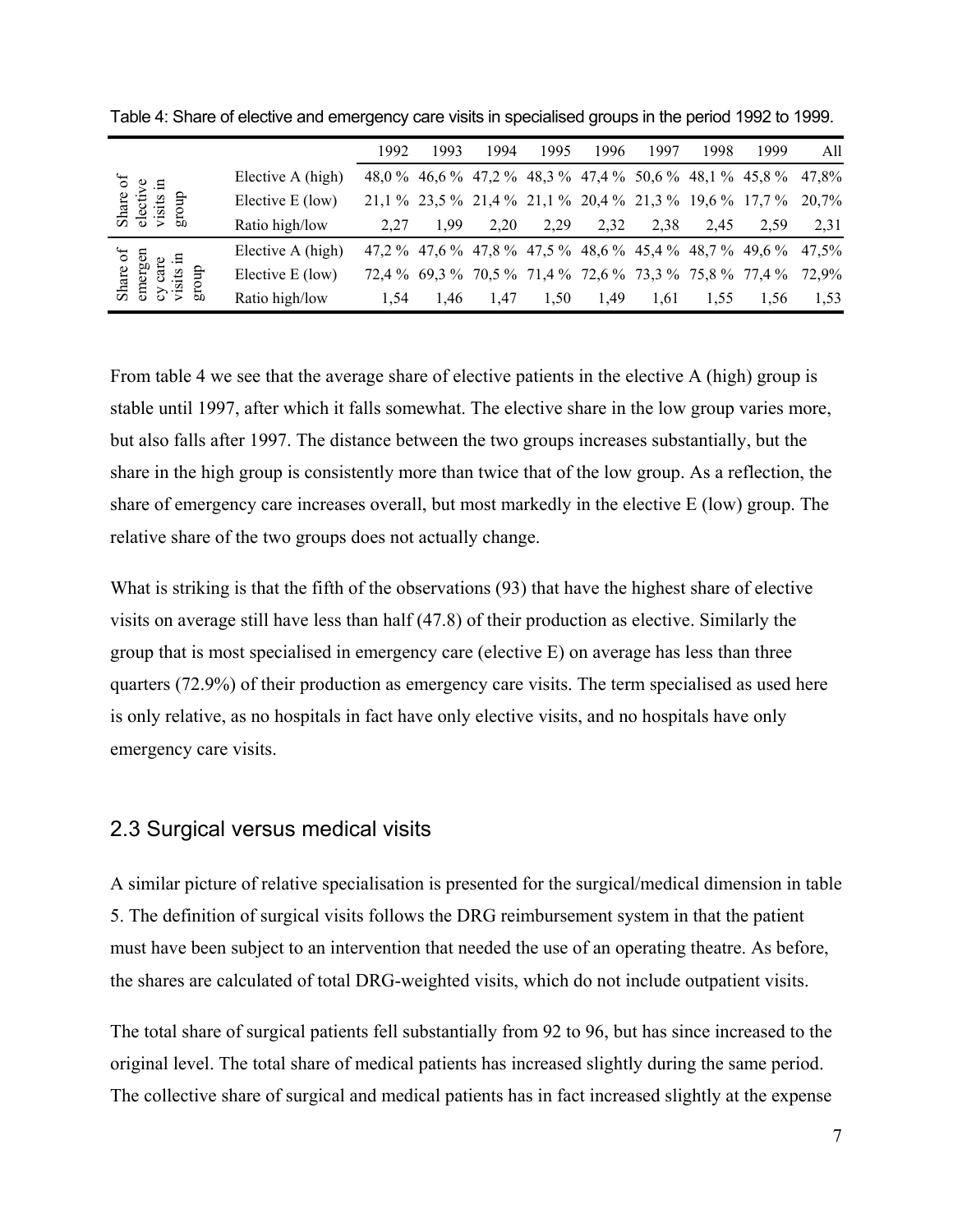of births. It is interesting to note that the share of surgical inpatient visits has increased during the same years as there has been an increase in the use of outpatient surgery. Also worth mentioning is that while the share of surgery and share of elective visits were clearly correlated in table 2, their time trends are markedly different.

|                                             |                    | 1992 | 1993 | 1994 | 1995 | 1996 | 1997 | 1998                                                      | 1999                                                           | All   |
|---------------------------------------------|--------------------|------|------|------|------|------|------|-----------------------------------------------------------|----------------------------------------------------------------|-------|
|                                             | All (ABCDE)        |      |      |      |      |      |      |                                                           | 36.4 % 35.8 % 34.8 % 34.3 % 32.8 % 36.3 % 36.1 % 36.4 % 35.3 % |       |
|                                             | Surgical A (high)  |      |      |      |      |      |      |                                                           | 45.2 % 45.0 % 44.6 % 44.8 % 43.2 % 47.6 % 46.6 % 46.4 %        | 45.5% |
| Share of<br>surgical<br>visits in<br>groups | Surgical $E$ (low) |      |      |      |      |      |      |                                                           | 26.3 % 28.8 % 25.8 % 24.9 % 22.8 % 27.4 % 27.4 % 26.8 % 26.2 % |       |
|                                             | Ratio high/low     | 1.72 | 1.56 | 1.73 | 1.80 | 1.89 | 1.74 | 1.70                                                      | 1.73                                                           | 1.73  |
|                                             | All (ABCDE)        |      |      |      |      |      |      |                                                           | 56.0 % 56.9 % 57.8 % 58.4 % 60.5 % 58.2 % 58.3 % 57.8 % 57.9 % |       |
|                                             | Surgical A (high)  |      |      |      |      |      |      | 48.4 % 48.6 % 49.1 % 49.3 % 50.1 % 47.6 % 49.5 % 48.9 %   |                                                                | 48.7% |
| Share of<br>medical<br>visits in<br>groups  | Surgical $E$ (low) |      |      |      |      |      |      | $67.2\%$ 67.1 % 70.2 % 71.3 % 72.5 % 69.5 % 68.2 % 68.3 % |                                                                | 69.5% |
|                                             | Ratio high/low     | 1.39 | 1.38 | 1.43 | 1.44 | 1.45 | 1.46 | 1.38                                                      | 1.39                                                           | 1.43  |

Table 5: Share of surgical and medical visits in specialised groups in the period 1992 to 1999.

Comparing the shares separately in the Surgical A and E, table 5 shows parallel developments in both subgroups with slight increases from 1992 to 1999 of both surgical and medical patients, and unchanging relative intensities in the specialised groups.

## 2.4 Outpatient versus inpatient visits

Table 6 shows the share of outpatient activity measured as outpatient income divided by operating expenses, both for all observations and for the two specialised groups A and E along this dimension. Note that part of the outpatient activity was included in the DRG-based reimbursement system from 1999, with the implication that pure outpatient income fell. To facilitate the comparison of outpatient service production over time, we have calculated what the outpatient income would have been under the previous system.

We see from the table that the outpatient share has a marked shift upwards from 1996 to 1997. The outpatient income tariffs were revised that year, and the changes may well have exceeded the general inflation rate. It is therefore uncertain whether the changes we observe in the table represent a real increase in outpatient care production.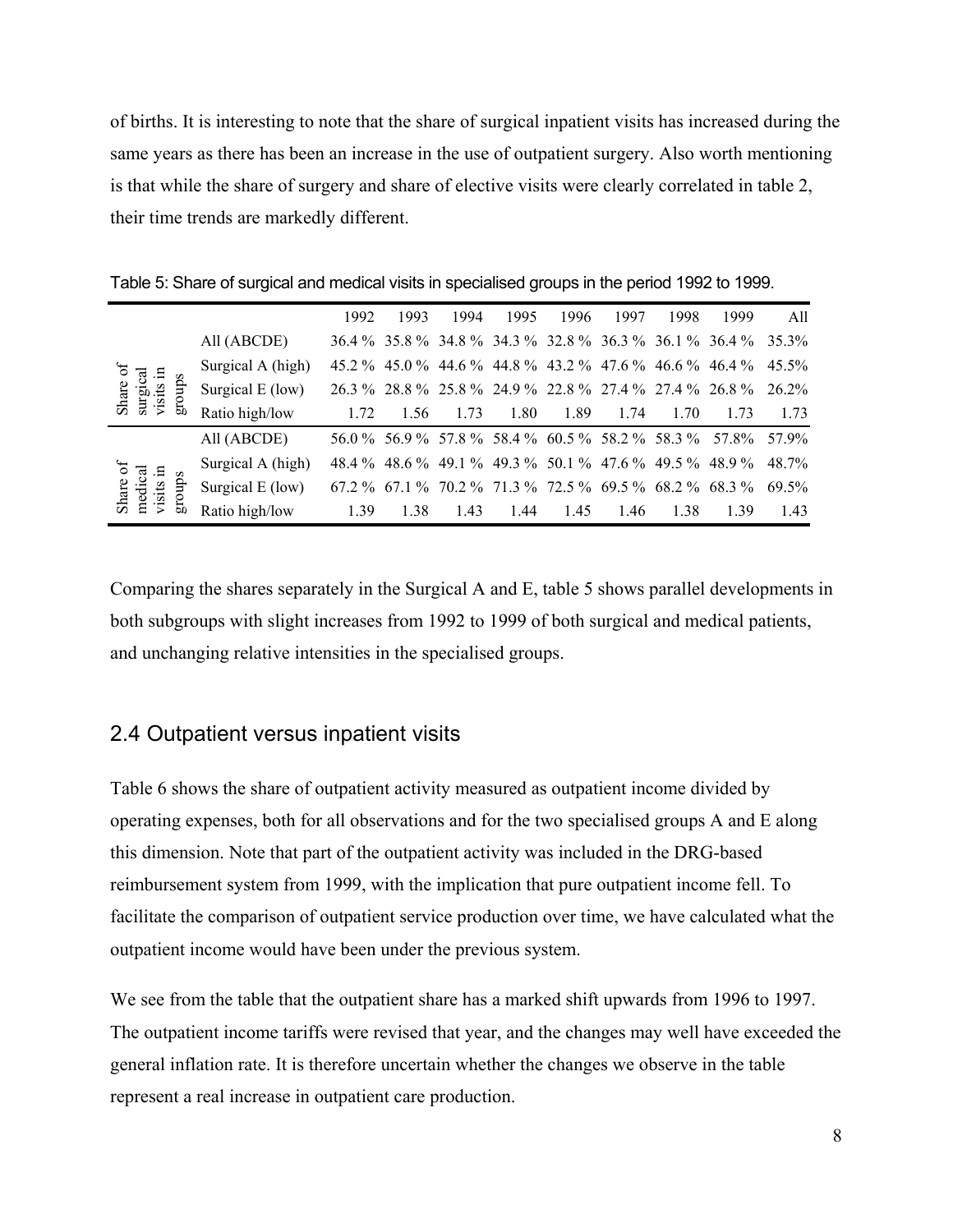|                        |                                                                                    | 1992 | 1993 | 1994                     | 1995 | 1996 | 1997 | 1998 | 1999                                                            | All     |
|------------------------|------------------------------------------------------------------------------------|------|------|--------------------------|------|------|------|------|-----------------------------------------------------------------|---------|
|                        | All (ABCDE)                                                                        |      |      | $9.6\%$ $9.6\%$ $10.0\%$ |      |      |      |      | $10.1\%$ 9.8% $11.6\%$ 11.3% 10.9% 10.3%                        |         |
| Share of<br>outpatient | Outpatient A (high) 14.2 % 14.2 % 14.2 % 15.0 % 14.3 % 15.8 % 15.7 % 15.3 % 14.9 % |      |      |                          |      |      |      |      |                                                                 |         |
| visits                 | Outpatient E (low)                                                                 |      |      |                          |      |      |      |      | $5.6\%$ $5.5\%$ $5.6\%$ $5.6\%$ $5.8\%$ $7.3\%$ $7.2\%$ $6.9\%$ | $6.0\%$ |
| ã                      | Ratio high/low                                                                     | 2.54 | 2.59 | 2.53                     | 2.66 | 2.48 | 2.17 | 2.19 | 2.21                                                            | 2.48    |

Table 6: Share of outpatient visits in specialised groups in the period 1992 to 1999.

It is clear from the table that there is a high, though somewhat decreasing, ratio between the shares in Outpatient A and E groups. Even so, the outpatient share in the outpatient intensive group A is as low as 15%, which makes the use of the term "specialised" a bit dubious. The alternate activity of inpatient care is in all groups the greatly dominating one. Nevertheless, the Outpatient A group has more than twice the share of outpatients as the E group, and we will retain the use of the word "specialised" as a relative term.

## 2.5 Conclusion on the data description

To span out the multi-dimensional product space, we need a large number of hospital observations in each of the groups. We have therefore chosen to disregard the time dimension and use all observations as a cross section material in the rest of the paper. We must emphasise that the observations of several years for the same hospitals will not be independent, but since we are interested in the shape of the frontier of the production possibility set rather than efficiencies, this dependence is not a serious problem. Howeer, the nominal degrees of freedom reported for subsequent results will be larger than the true degrees of freedom, thus making statistical tests over reject null hypothesis. We intend later to use the time dimension to look at the differences in productivity development between specialised and differentiated hospitals.

Table 7 summarises the share of an activity in the specialised groups along each dimension. In a strict sense, one can only speak of absolute specialisation for medical visits and emergency care. Both for surgical visits and for emergency care the specialised activity represents less than half of total production even for the highest quintile. This could be because our groups are too large, and we have therefore also shown the activity shares on average for the top or bottom 5% in each dimension. Since the 23 units in the 5% tail is from an eight-year panel, they will usually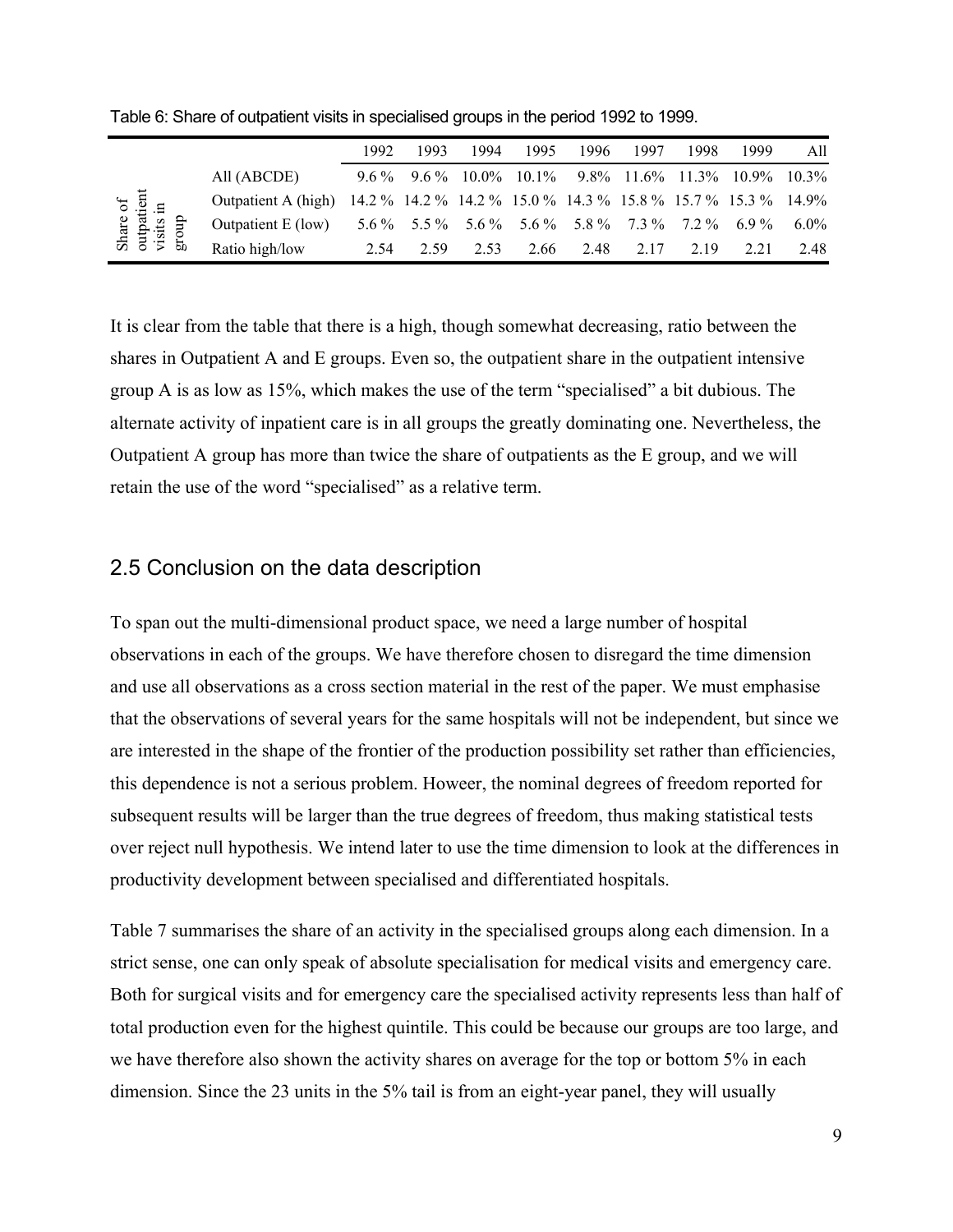represent 3 or four actual hospitals. Even for such small groups, we find no complete specialisation in an absolute sense, and must continue to use the word as a relative term if it is to have any empirical content.

| <b>Share of</b>                                          | <b>Mean of</b><br>20%<br>$\qquad$ (group $A$<br>or $E$ ) | Mean of<br>5% |
|----------------------------------------------------------|----------------------------------------------------------|---------------|
| Elective visits in top of elective<br>dimension          | 47.8%                                                    | 58.8%         |
| Emergency care visits in bottom of<br>elective dimension | 72.9%                                                    | 79.2%         |
| Surgical visits in top of surgical<br>dimension          | $45.5\%$                                                 | 54.4 %        |
| Medical visits in bottom of surgical<br>dimension        | $69.5\%$                                                 | $75.5\%$      |
| Outpatient visits in top of outpatient<br>dimension      | $14.9\%$                                                 | $17.2\%$      |

|  | Table 7: Share of specialisation in the specialised groups |  |  |
|--|------------------------------------------------------------|--|--|
|  |                                                            |  |  |

# 3 Method

Baumol, Panzar and Willig (1988) develop the theory of economies of scope, but are chiefly concerned with contestable markets and the criteria for the existence of natural monopolies. They define a measure of economies of scope as the cost saving of producing a vector of outputs in completely specialised units compared to producing the same bundle in one differentiated unit. If this measure is greater than zero there are economies, and if it is less than zero there are diseconomies of scope. For the empirical analysis of Norwegian hospital production, there are two problems with this approach.

Firstly, this scope measure presupposes knowledge of the cost in completely specialised hospitals, i.e. units that produce only one of the service outputs. As in many applications, there are no observations of completely specialised hospitals, and any cost function estimate would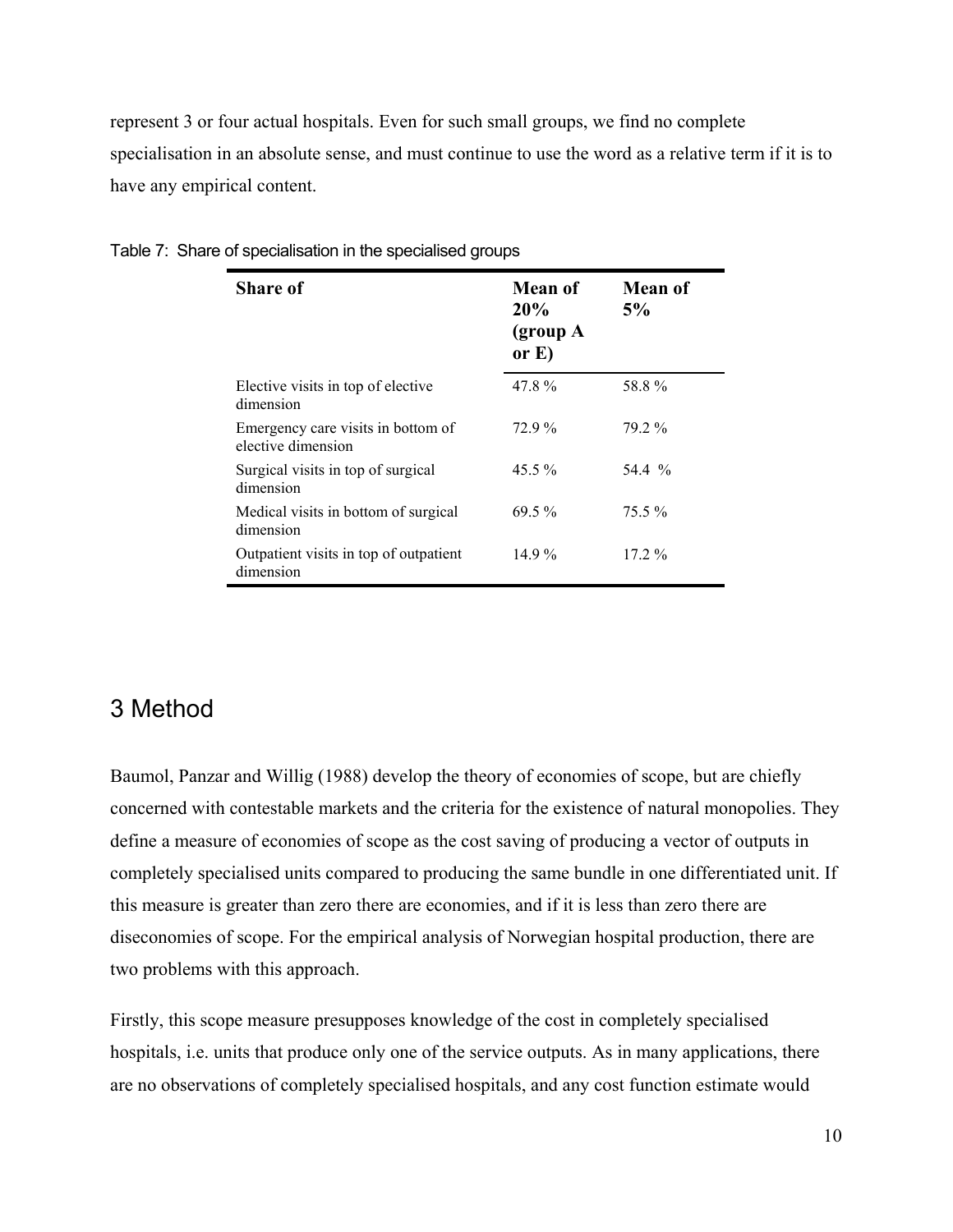need to extrapolate to a large extent. Secondly, the cost comparison is made between two specialised and one differentiated units. These are not the actual policy alternatives in Norway. In practice it is more relevant to ask whether existing hospitals should become more specialised and have a greater division of tasks, keeping the number of hospitals constant. As Baumol, Panzar and Willig (1988) show, the scope measure is composed of a scale effect reflecting the cost advantage of different scales of operation, and a convexity effect reflecting the cost advantage of the mix of outputs alone. In this paper we are primarily interested in the pure convexity effect, and will use the term "economies of scope" in this narrower sense.

Several authors have pointed to the need to interpolate from actual observations rather than extrapolate to hypothetical completely specialised units. Among them, Färe, Grosskopf and Lovell (1994) have based their analysis on estimates of production function frontiers, rather than cost functions. In our data the only input is operating costs, so the cost function and production function approaches coincide. We follow Färe, Grosskopf and Lovell (1994) in using the nonparametric Data envelopment analysis (DEA) method to estimate the (cost) frontier separately for specialised and differentiated units, and using the output increasing Farrell (1957) efficiency measure to compare the cost of specialised and differentiated production. As in Kittelsen and Førsund (1992), we focus on the pure convexity component of economies of scope.

Farrell (1957) suggested the non-parametric method that was later developed by Charnes, Cooper and Rhodes (1978) and named Data envelopment analysis. The method estimates the technology by enveloping all observations of inputs and outputs as closely as possible by piecewise linear facets. As shown by Banker (1984), DEA is the minimum extrapolation estimate of a technology that fulfils a) feasibility (absence of measurement error), b) free disposal and c) convexity.

Figure 1 illustrates the envelopment. In the left panel the volume of service output is on the horizontal axis and the total costs on the vertical axis. The observations that produce the most with the least costs are at the lower right of the panel, and the piecewise linear frontier that envelopes the data from below is then the estimate of the least costs necessary to produce a given service output. Cost efficiency for a production unit is the ratio of necessary costs at the frontier and the actual costs of the observed behaviour with a given level of service production. In the figure the necessary costs for a hospital A would be measured at the point on the frontier F, which has the same level of output as A.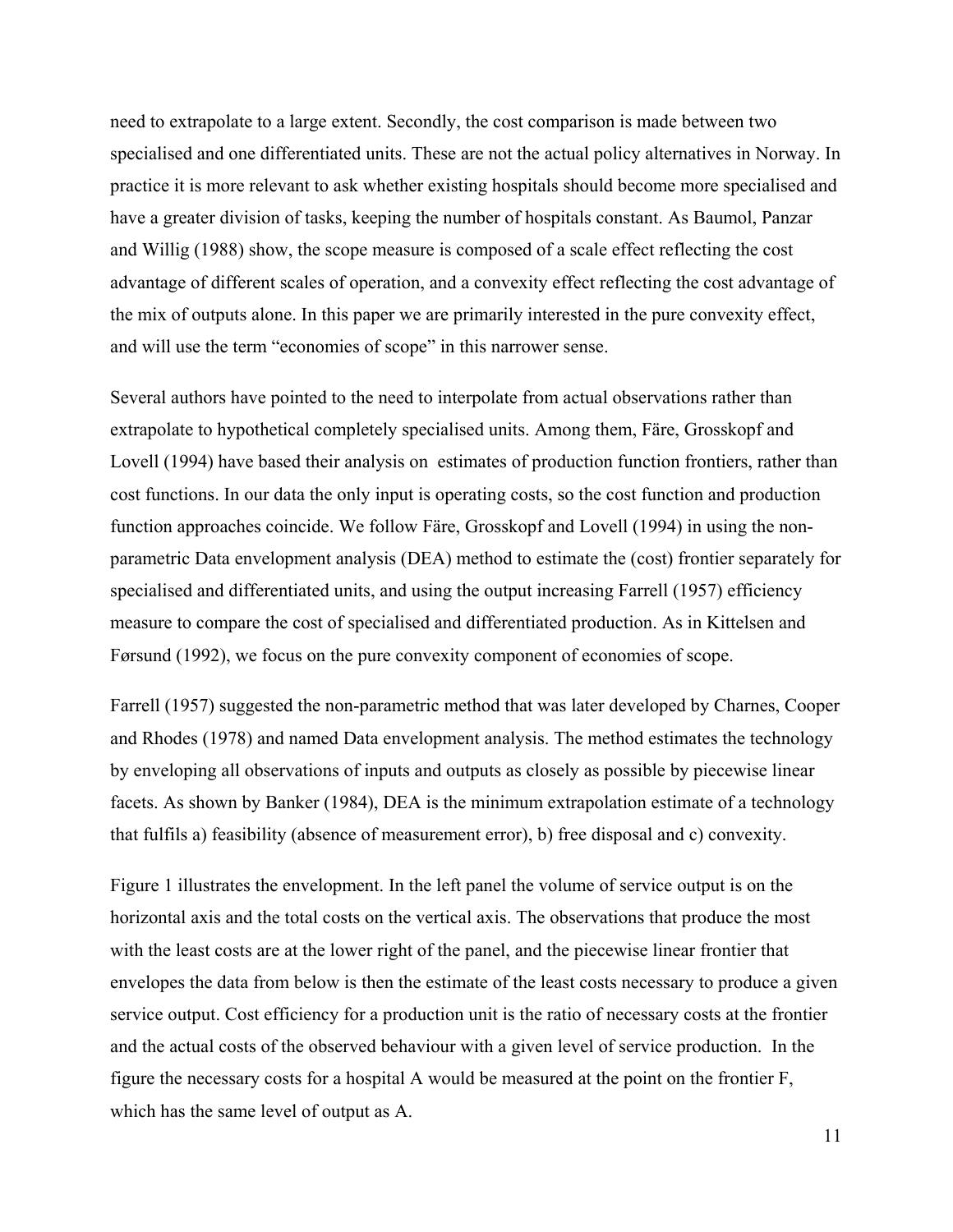

More of interest in our perspective is how much more one could have produced of hospital services without increasing costs. The cost indirect efficiency, which in our one-input case is equivalent to the output increasing technical efficiency  $E_2$ , is the ratio of potential maximal service production to the actual service production at a given cost. For hospital A in the left panel this output efficiency is the ratio DA/DB. Productivity is a term closely related to efficiency, and is used here as the ratio of production and costs. Points with the same productivity ratio will be on lines from the origin of the diagram. The highest observed productivity is drawn in the diagram, and normalised by this level, the productivity estimate  $E_3$  of hospital A can be calculated as the ratio DA/DC. Figure 1: Cost functions estimated by DEA in cost-output space and in output-output space

When analysing economies of scope it is essential to be able to describe the cost or production function with several different types of hospital services produced in the same hospital. The right panel of figure 1 shows the same cost function in the output-output plane where each of two hospital services is measured along the axes. All hospitals shown in the diagram have the same observed total costs. The most efficient hospitals will be those that produce the most at a given cost, in other words those that are furthest from the origin. The output increasing efficiency can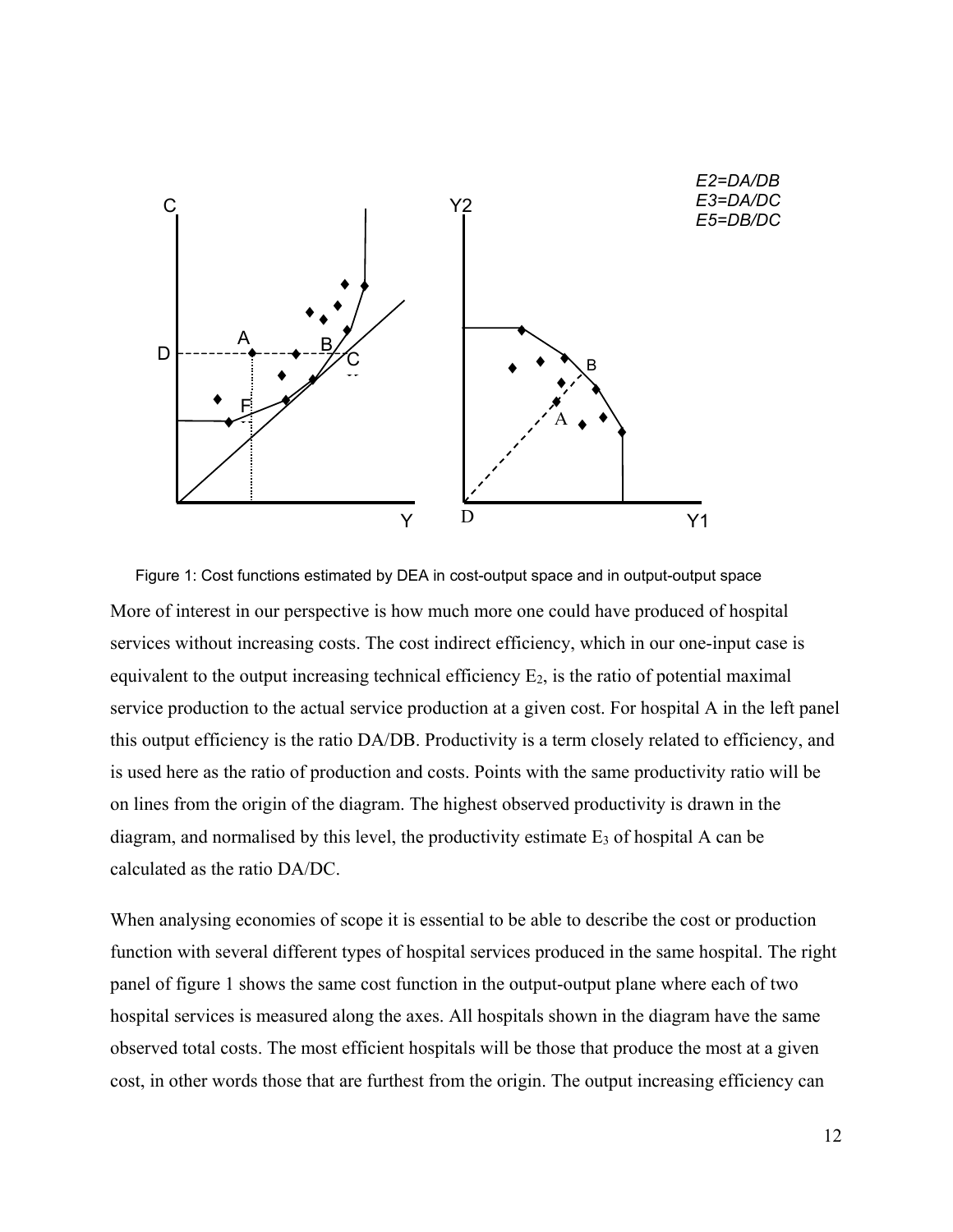be defines as the ratio of actual to potential production when all outputs are increased proportionately, without increasing costs. The output efficiency of hospital A in the figure is DA/DB.

Like the Translog and Cobb-Douglas parametric functional forms, DEA assumes convexity at the outset. It is still possible to reveal non-convexities using DEA if one partitions the observation into groups based on different output intensities, and estimate separate frontiers for each subsample. Such a partitioning is done in section 3 above, where for each dimension the most and least intensive quintiles A and E form the specialised subsample, and the medium intensive quintiles B, C and D form the differentiated subsample. If the estimated frontier for the differentiated hospitals is more productive than the estimated frontier for the specialised hospitals, at constant costs and for the output mixes of the differentiated hospitals, we will have economies of scope. If the differentiated frontier is less productive, the hospitals that are differentiated could collectively have produced more by becoming specialised, and we would



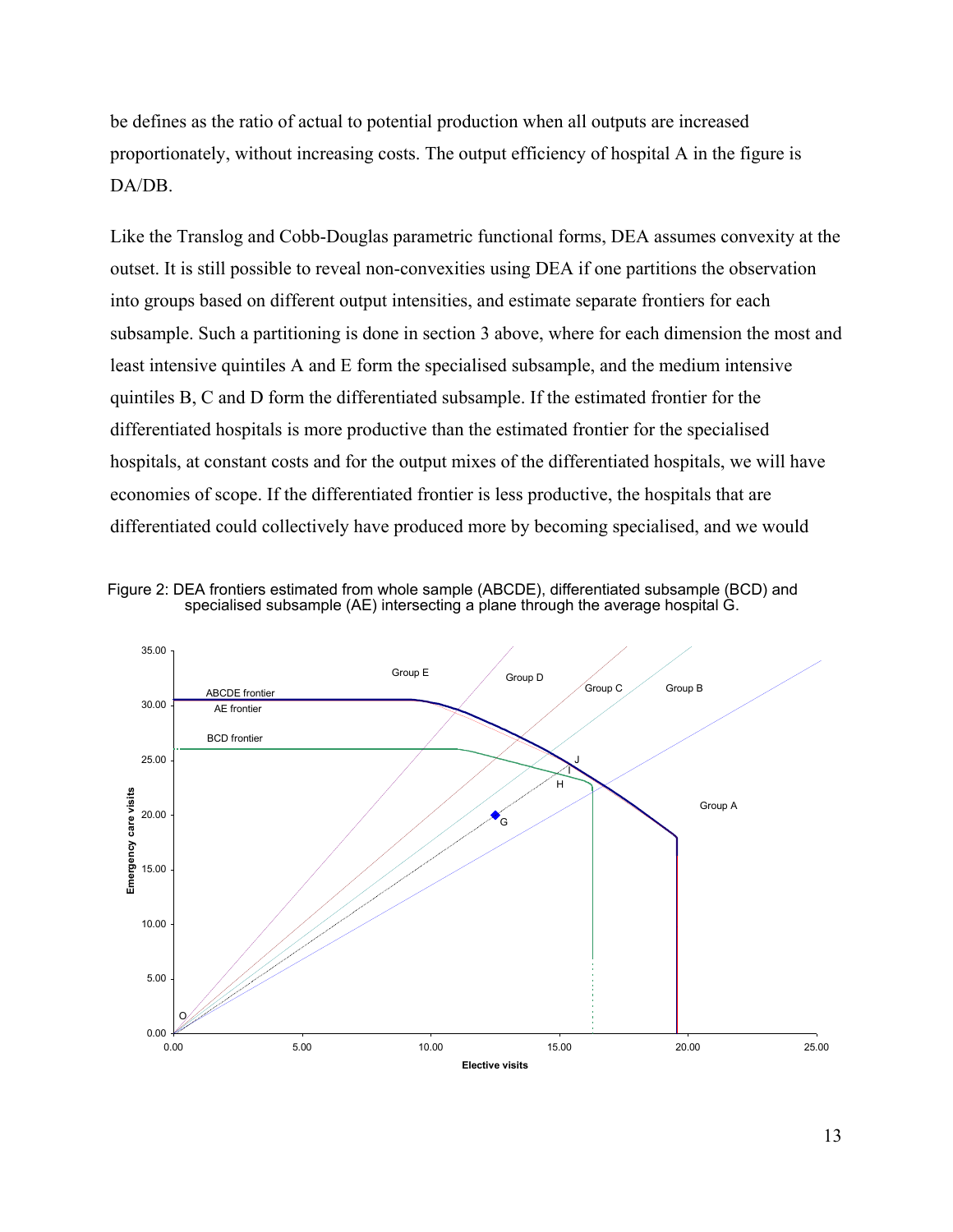have diseconomies of scope.

1

Figure 2 shows the analysis of the elective versus emergency care dimension, for a hospital, which in the diagram is the hypothetical average hospital with the sample, average for each input and output<sup>4</sup>. The plane depicted is defined by the constant level of the average total operating costs, births, outpatient care and long term care, while the elective and emergency care visits vary whether they are surgical or medical cases. The three estimated are shown where they intersect this plane. The thick line is the full sample (ABCDE) frontier estimate, coinciding almost perfectly with the frontier estimated from the specialised hospitals (AE), while the frontier estimated from the differentiated hospitals (BCD) is within the other two.

The hypothetical average unit in the figure has diseconomies of scope. While one can at a given cost increase production proportionately of both elective and emergency care visits up to the point H when compared to the best practice of other differentiated hospitals defining the BCD frontier, one can increase production further to the point I when compared with the specialised hospitals defining the AE frontier. A numerical expression of the degree of economies of scope can be constructed by the ratio of the output efficiency measures with respect to the specialised and differentiated frontiers, i.e. defining the measure

$$
S_2 = \frac{E_2^{AE}}{E_2^{BCD}}
$$
 (0.1)

which for will be greater than one if there are economies of scope and less than one if there are diseconomies of scope, in the pure convexity sense. It measures the proportionate production increase possible at constant costs of using differentiated rather than specialised units. For the average hospital in figure 2, the efficiency with respect to the AE frontier is OG/OI, while to the BCD frontier is OG/OH, so that the scope or convexity advantage measure is OH/OI in the diagram, and clearly less than one. The formal statement of the measures is given in an appendix.

<sup>&</sup>lt;sup>4</sup> This hospital is in fact in group B because it is the arithmetic average unit and not the median unit, and the largest hospitals are intensive in elective visits.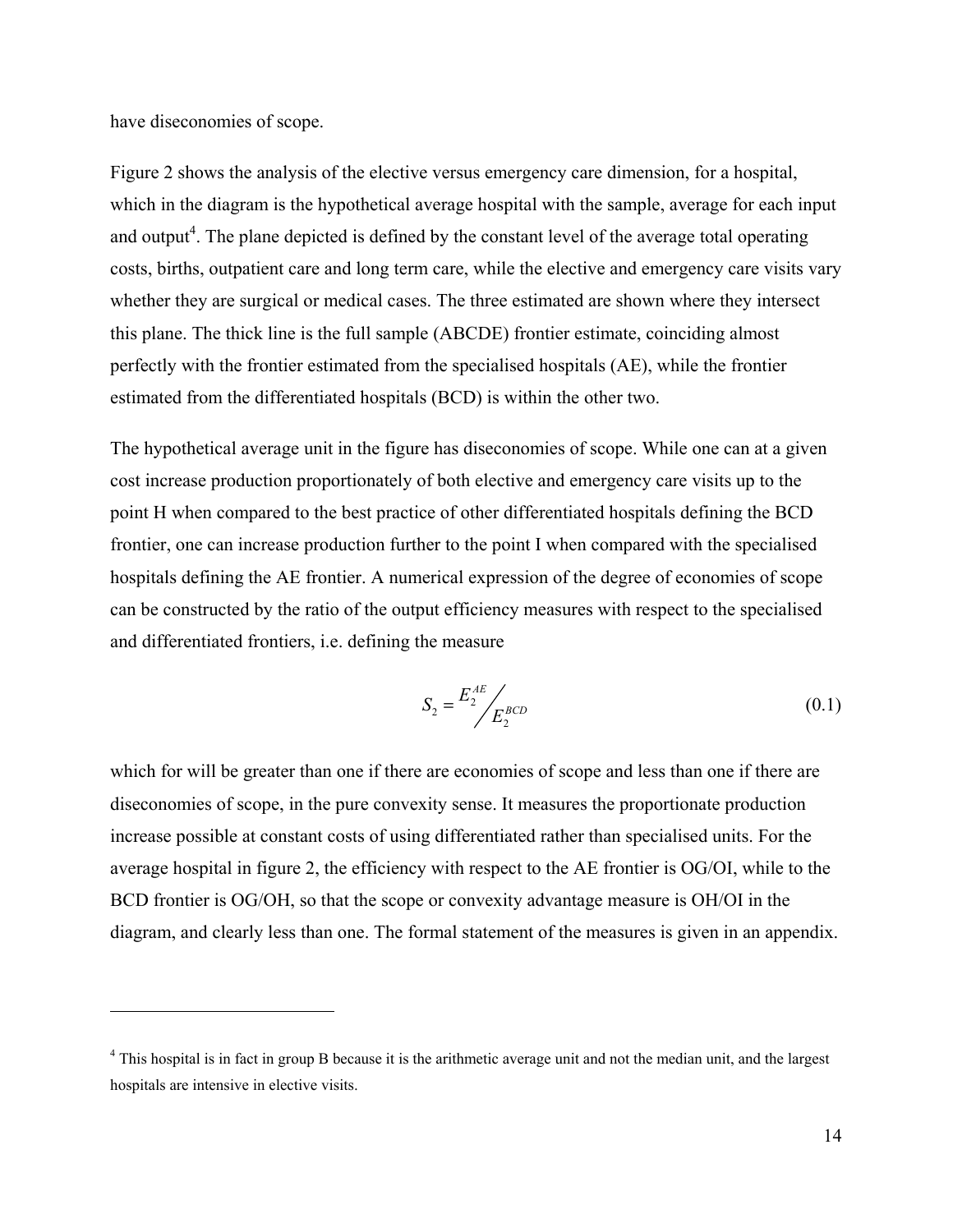It must be emphasised that any specialisation advantages indicated by a convexity measure less than one can only be harvested if there are two or more hospitals with approximately the same product mix and size that can reallocate their production between them and become specialised. This is probably still a more common situation than one where one contemplates the division of a single hospital into several specialised hospitals.

The convexity advantage measure is based on the best production behaviour on the frontier, i.e. if the hospitals in question are able to be efficient. There could be different factors determining the average performance of the differentiated and specialised hospitals than those that determine the frontier performance. Differentiated hospitals could be more or less productive than specialised hospitals on average, and this could be described as economies or diseconomies of scope in average performance. In the results below we report the efficiency estimates of each group, and these could be an indication of the average scope advantages. Unfortunately, there are methodological biases because the DEA method will estimate some extreme valued units as efficient by default, among them the hospitals with the highest output value for each output variable. Results that show higher efficiency levels for specialised than for differentiated hospitals does therefore not necessarily support the existence of average specialisation advantages.

## 4 Results

We are interested in two types of questions. Firstly, we want to use the scope or convexity advantage measure  $S_2$  to see whether there are economies or diseconomies of scope on the frontier. Secondly, we would like to compare the average productivity and efficiency in the different quintiles of each dimension to see whether there are average economies or diseconomies of scope.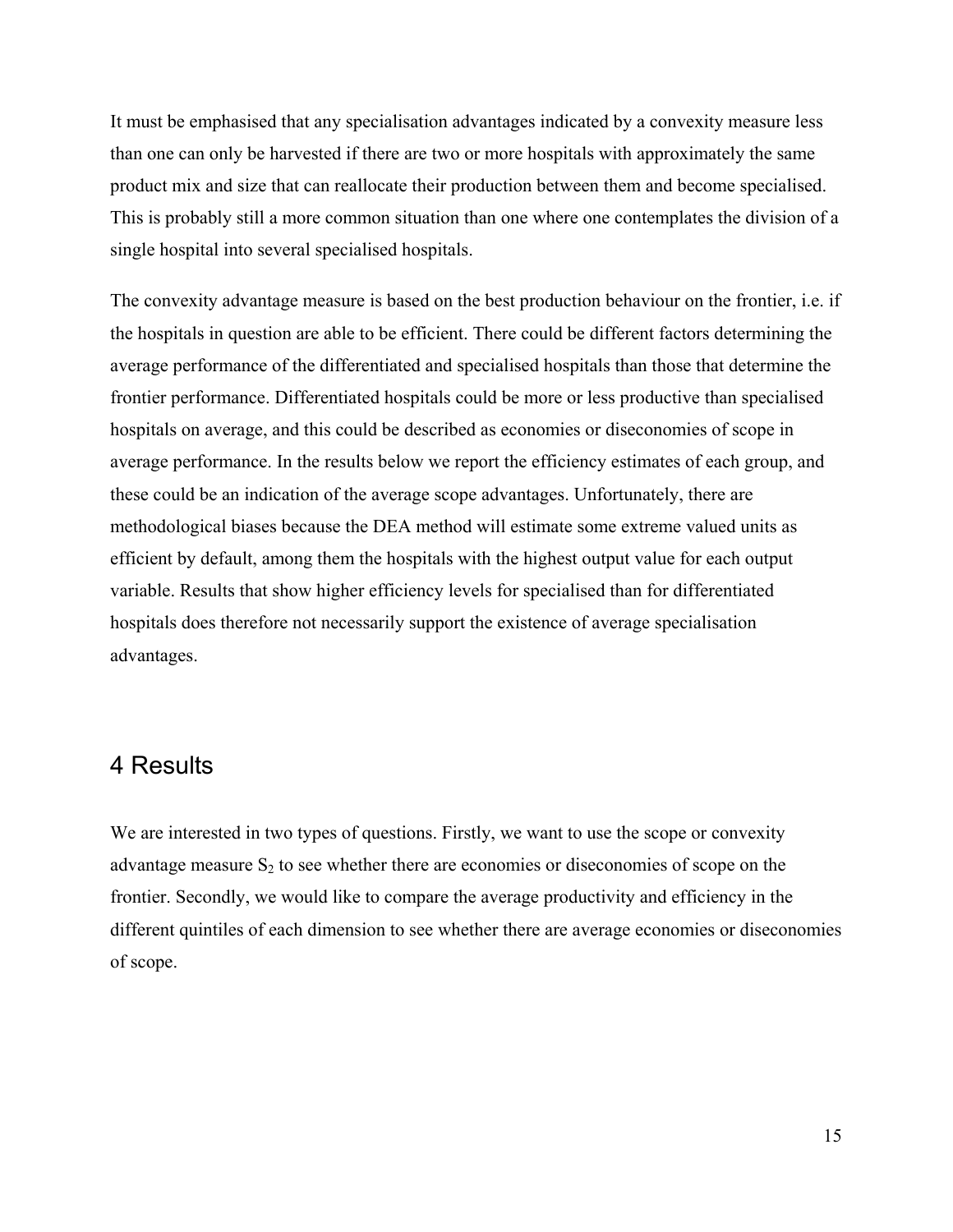## 4.1 Elective versus emergency care

|                                  | Output efficiency E2 |              |        | Output productivity E3 |        |              |        |         |  |  |
|----------------------------------|----------------------|--------------|--------|------------------------|--------|--------------|--------|---------|--|--|
|                                  | Mean                 | <b>StDev</b> | Median | Average                | Mean   | <b>StDev</b> | Median | Average |  |  |
| Quintile group                   |                      |              |        | unit                   |        |              |        | unit    |  |  |
| Elective A (high)                | 0.941                | 0.069        | 0.978  | 0.899                  | 0.916  | 0.081        | 0.943  | 0.857   |  |  |
| Elective B                       | 0.910                | 0.090        | 0.929  | 0.897                  | 0.892  | 0.091        | 0.896  | 0.865   |  |  |
| Elective C                       | 0.896                | 0.081        | 0.903  | 0.853                  | 0.867  | 0.078        | 0.871  | 0.897   |  |  |
| Elective D                       | 0.898                | 0.086        | 0.909  | 0.862                  | 0.874  | 0.088        | 0.878  | 0.846   |  |  |
| Elective E (low)                 | 0.931                | 0.068        | 0.945  | 0.863                  | 0.916  | 0.073        | 0.913  | 0.861   |  |  |
| Elective Specialised<br>(AE)     | 0.936                | 0.069        | 0.966  |                        | 0.916  | 0.077        | 0.933  |         |  |  |
| Elective<br>Differentiated (BCD) | 0.901                | 0.086        | 0.914  |                        | 0.878  | 0.086        | 0.882  |         |  |  |
| All                              | 0.915                | 0.081        | 0.918  | 0.861                  | 0.893  | 0.084        | 0.892  | 0.863   |  |  |
| T(AE > BCD)                      | $4.62**$             |              |        |                        | 4.92** |              |        |         |  |  |

Table 8 Main efficiency and productivity results for the elective dimension

The specialised hospitals of groups A and E are clearly both more efficient and more productive as measured by the arithmetic mean and the median level in each intensity group. In fact the difference between the specialised and the differentiated groups together is statistically significant, but it should be remembered that the DEA method will measure the extreme observations as efficient by default. This implies that the specialised hospitals on average are closer to the best practice frontier than the differentiated hospitals are. The specialised hospitals seem to be more homogenous than the differentiated.

While the median is a more robust measure of central tendency than the mean, the performance of the average unit of each quintile is also robust in that it probably will not be affected by this methodological problem. The efficiency of the average unit (AU) in each intensity group in fact falls on the whole as one moves from the elective intense A group to the emergency care intense E, and the scale independent productivity measure for the AUs are if anything higher in the differentiated groups than in the specialised. While the mean and medians indicate clear average cost advantages of specialisation, the AU results show that there is no clear conclusion.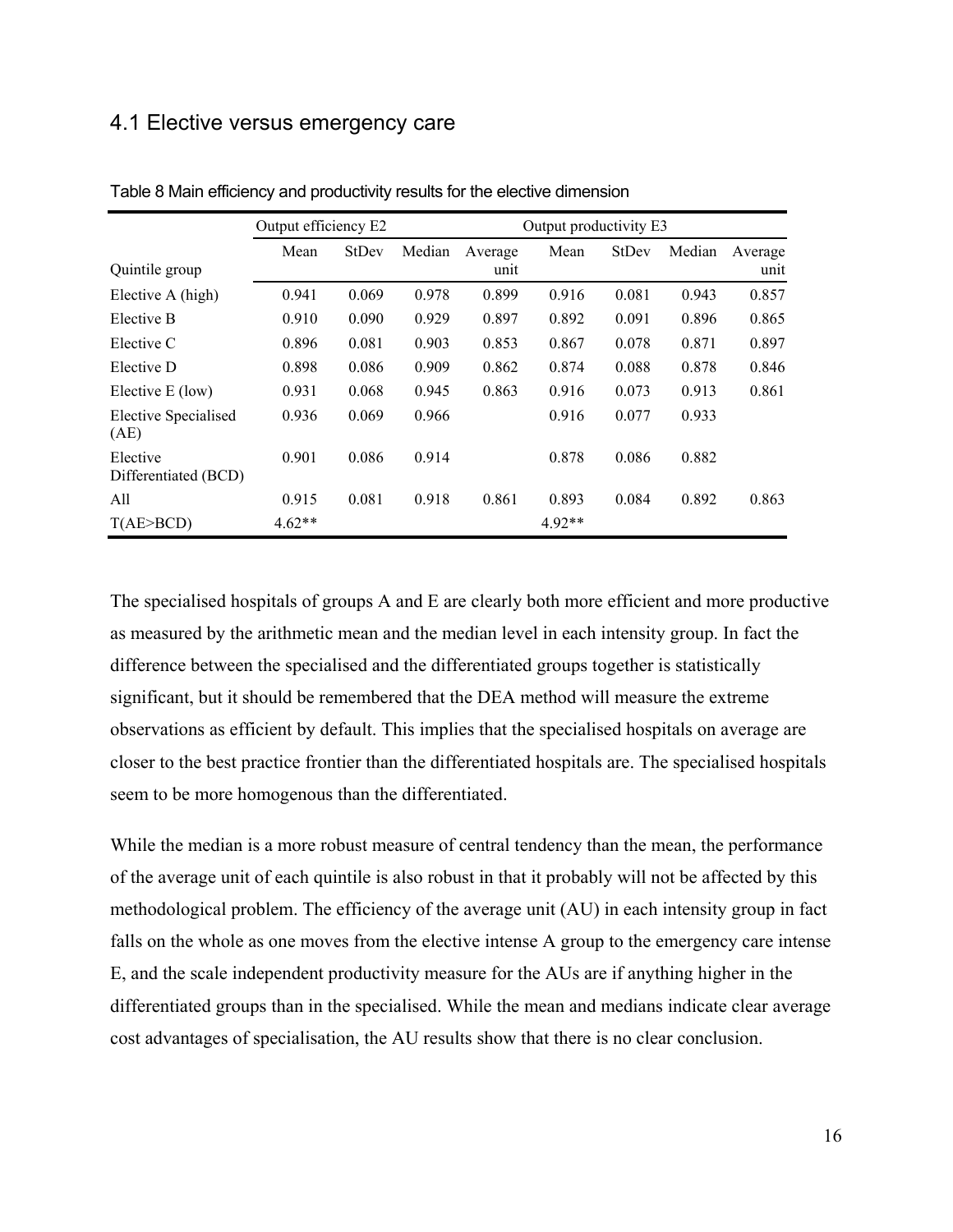|                                  | Mean  | <b>StDev</b> |       | Median Average unit | T-value for | P-value |
|----------------------------------|-------|--------------|-------|---------------------|-------------|---------|
| Quintile group                   |       |              |       |                     | mean > 1    |         |
| Elective A (high)                | 0.826 | 0.172        | 0.871 | 0.869               | $-9.79$     | 0.0000  |
| Elective B                       | 1.043 | 0.151        | 1.024 | 0.992               | 2.74        | 0.0073  |
| Elective C                       | 1.028 | 0.140        | 1.008 | 0.998               | 1.94        | 0.0554  |
| Elective D                       | 1.043 | 0.143        | 1.022 | 1.000               | 2.87        | 0.0050  |
| Elective E (low)                 | 0.926 | 0.087        | 0.933 | 0.915               | $-8.19$     | 0.0000  |
| Elective Specialised (AE)        | 0.876 | 0.145        | 0.909 |                     | $-11.71$    | 0.0000  |
| Elective Differentiated<br>(BCD) | 1.038 | 0.145        | 1.020 |                     | 4.39        | 0.0000  |
| All                              | 0.973 | 0.150        | 0.998 | 1.003               | $-3.90$     | 0.0001  |

Table 9 Convexity scope measure  $S_2$  for the elective dimension

Moving on to the economies of scope on the frontier, table 9 shows the convexity scope advantage measure  $S_2$  by intensity group along the elective dimension. The differentiated hospitals of groups B, C and D have a convexity scope measure greater than one, implying that the best practice differentiated frontier is outside the best practice specialised frontier. This means that the efficiency of the best differentiated hospitals is higher than that of the specialised and there are cost advantages to being specialised<sup>5</sup>. While the mean scope measure is significantly larger than one, with a t-value of 4.39, it must be remembered that the dependent structure of the panel data may imply that the degrees of freedom are overestimated and the t-value may not be conclusive in rejecting a hypothesis of no convexity.

Looking at the robust measures, the median is only slightly over 1 for the differentiated groups, and the AU-values almost identically equal to one. In fact,  $S_2$  is estimated for each observed hospital, and the distribution can be fully exposed as in figure 3, where they are ordered by increasing scope measure within each intensity group. The widths of the columns are proportional to the operating costs of each hospital observation, and one sees clearly how the larger hospitals are usually elective intensive. Curiously, quintile B that is the second most elective intense group, has one group of small hospitals with scope measure around 1, and

1

<sup>&</sup>lt;sup>5</sup> Because of the very conservative extrapolation of the frontier, the measure  $S_2$  for the specialised hospitals will almost certainly be less than one, and are reported here only for completeness.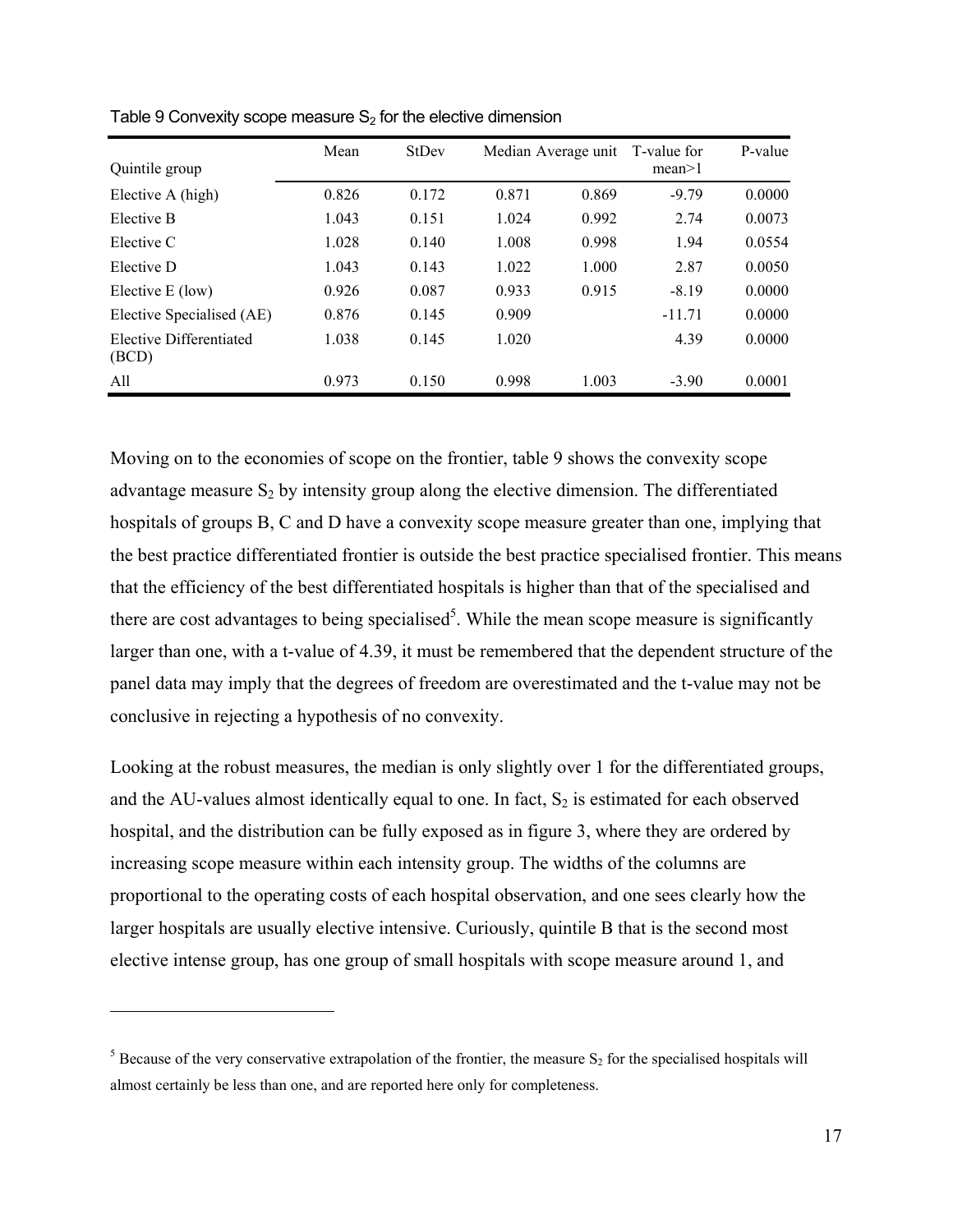another group of large hospitals with clear economies of scope. The other differentiated groups C and D are more evenly spread out on both sides of one, but with a tendency for the larger hospitals to have higher scope measures. Rather than support a general conclusion of cost advantages in differentiation, the diagram conveys the impression that there are on the whole economies of scope in the elective versus emergency care dimension for the larger hospitals, but diseconomies for the smaller ones.



Figure 3 Convexity scope advantage measure in elective dimension arranged by intensity group.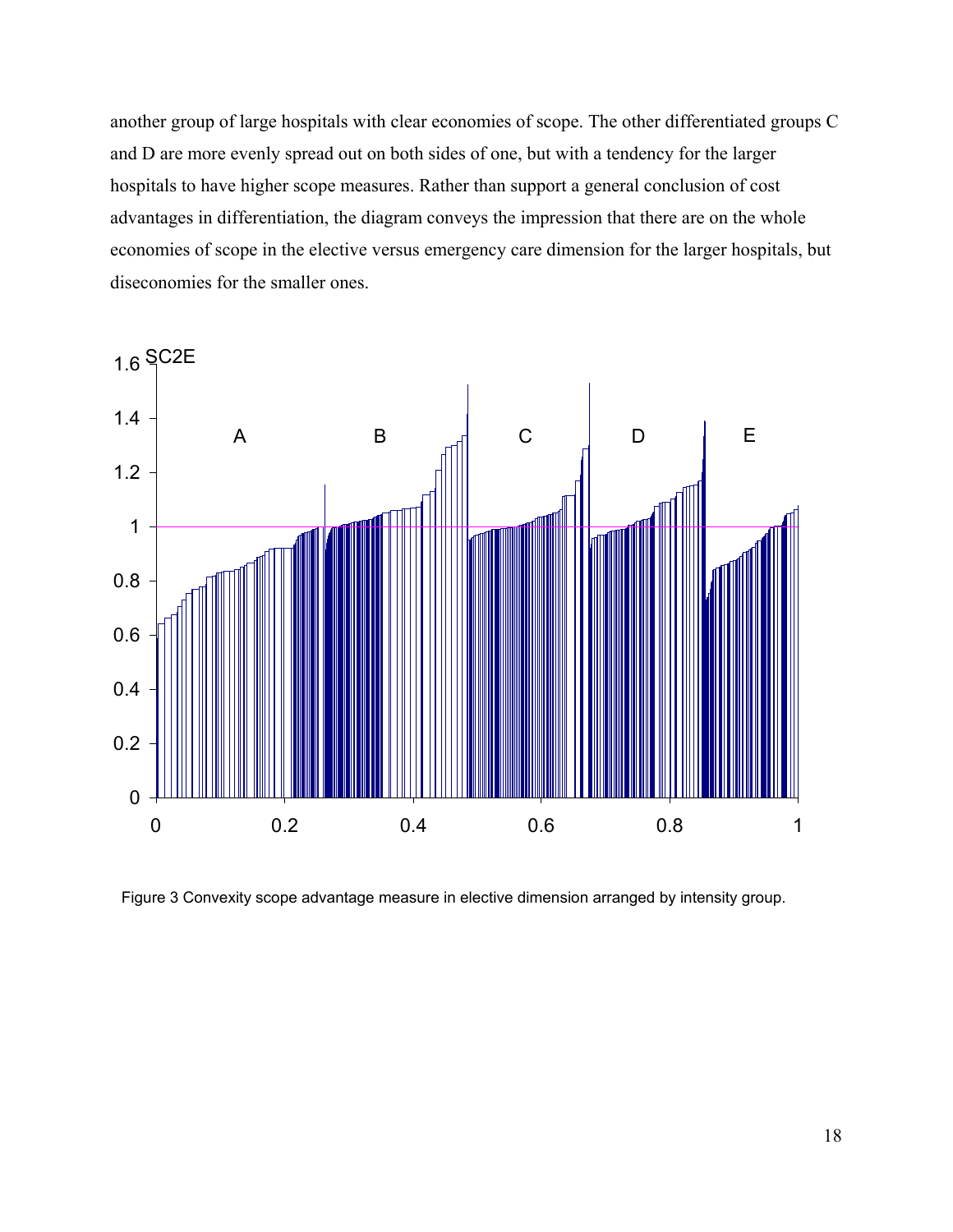## 4.2 Surgical versus medical

|                                         |          | Output efficiency E2 |        |         |          | Output productivity E3 |        |         |  |  |
|-----------------------------------------|----------|----------------------|--------|---------|----------|------------------------|--------|---------|--|--|
|                                         | Mean     | StDev                | Median | Average | Mean     | <b>StDev</b>           | Median | Average |  |  |
| Quintile group                          |          |                      |        | unit    |          |                        |        | unit    |  |  |
| Surgical A (high)                       | 0.950    | 0.062                | 0.980  | 0.920   | 0.927    | 0.067                  | 0.943  | 0.857   |  |  |
| Surgical B                              | 0.900    | 0.076                | 0.897  | 0.872   | 0.872    | 0.081                  | 0.870  | 0.892   |  |  |
| Surgical C                              | 0.908    | 0.082                | 0.917  | 0.858   | 0.882    | 0.081                  | 0.893  | 0.870   |  |  |
| Surgical D                              | 0.914    | 0.090                | 0.934  | 0.878   | 0.893    | 0.096                  | 0.895  | 0.848   |  |  |
| Surgical E (low)                        | 0.906    | 0.084                | 0.918  | 0.848   | 0.893    | 0.086                  | 0.894  | 0.875   |  |  |
| <b>Surgical Specialised</b><br>(AE)     | 0.928    | 0.077                | 0.950  |         | 0.910    | 0.079                  | 0.925  |         |  |  |
| <b>Surgical Differentiated</b><br>(BCD) | 0.907    | 0.083                | 0.916  |         | 0.882    | 0.087                  | 0.883  |         |  |  |
| All                                     | 0.915    | 0.081                | 0.919  | 0.861   | 0.893    | 0.084                  | 0.892  | 0.812   |  |  |
| T(AE>BCD)                               | $2.67**$ |                      |        |         | $3.45**$ |                        |        |         |  |  |

Table 10: Main efficiency and productivity results for the surgical dimension

Table 10 average efficiency and productivity along the surgical versus medical visits dimension. The conclusion depends on whether the specialisation is in surgical or medical cases. The hospitals with the highest share of surgical visits in group A, have markedly higher efficiency and productivity than both the differentiated hospitals and the hospitals with the lowest share of surgical visits in group E (high share of medical patients). This supports the supposition that medical patients are more heterogeneous, and that it is more difficult to plan the resource requirements of these. It might also reflect the higher share of emergency care among medical patients.

While it seems to be easier to be efficient if one is specialised in surgical patients, medical cases must also be treated and there is only a cost saving if the combined efficiency of the specialised hospitals is higher than the differentiated. The mean efficiency of the specialised hospitals as a group is still significantly higher than for the differentiated hospitals, but there is still the problem of independence, and the default efficiency of extreme observations. The median paints in general the same picture as the mean, but the AU measure of productivity is seems to be higher for the differentiated hospitals. Overall, there is week evidence of average specialisation advantages, but no clear conclusions.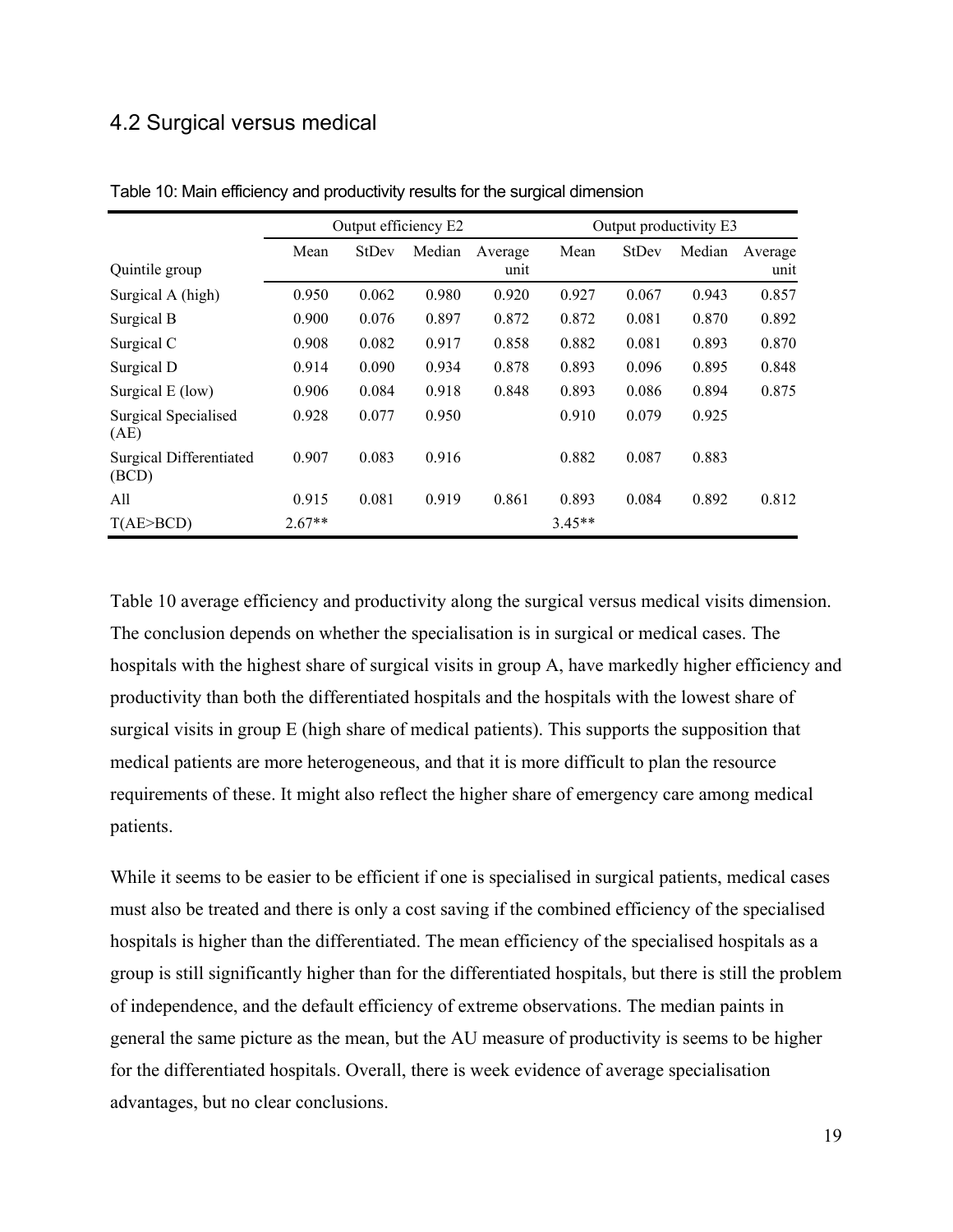|                                         | Mean  | <b>StDev</b> | Median | Average | T-value for | P-value |
|-----------------------------------------|-------|--------------|--------|---------|-------------|---------|
| Quintile group                          |       |              |        | unit    | mean > 1    |         |
| Surgical A (high)                       | 0.874 | 0.124        | 0.905  | 0.909   | $-9.83$     | 0.0000  |
| Surgical B                              | 1.054 | 0.070        | 1.040  | 1.042   | 7.40        | 0.0000  |
| Surgical C                              | 1.077 | 0.048        | 1.074  | 1.078   | 15.31       | 0.0000  |
| Surgical D                              | 1.095 | 0.085        | 1.073  | 1.087   | 10.76       | 0.0000  |
| Surgical E (low)                        | 0.993 | 0.071        | 1.005  | 1.017   | $-0.91$     | 0.3668  |
| Surgical Specialised (AE)               | 0.934 | 0.117        | 0.973  |         | $-7.66$     | 0.0000  |
| <b>Surgical Differentiated</b><br>(BCD) | 1.076 | 0.072        | 1.064  |         | 17.61       | 0.0000  |
| All                                     | 1.020 | 0.107        | 1.040  | 1.039   | 4.12        | 0.0000  |

Table 11 Convexity scope measure  $S_2$  for the surgical dimension



Figure 4: Convexity scope advantage measure in surgical dimension arranged by intensity group.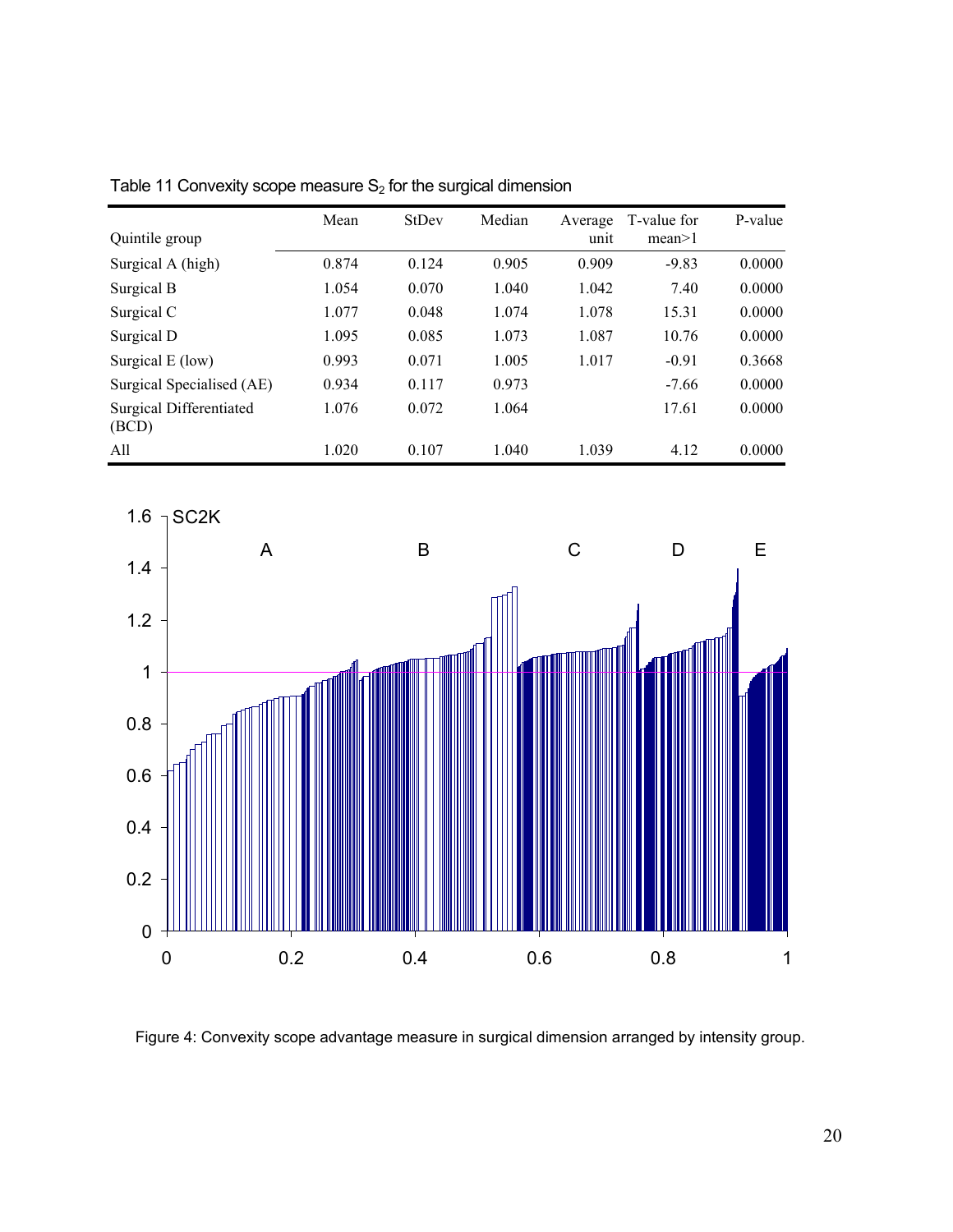The results for the economies of scope along the surgical dimension on the best practice frontier are much clearer than along the elective dimension. On average, there is a 7-8% production potential at constant costs if hospitals produce a mix of surgical and medical visits compared to a specialised set-up. These results are highly significant, even in each of the groups B, C and D, and are reflected in equally high medians and AU-measures for the same groups. Interestingly, even though there was a high correlation across hospitals between elective and surgical shares, the scope measure results are quite different. The individual scope measures shown in figure 4 are almost all higher than one in the differentiated groups. The figure also reveals that the hospitals that are intensive in surgical cases are on average much larger than the hospitals that are specialised in medical cases.

### 4.3 Outpatient share

Table 12 reveals that efficiency and productivity is rising in increasing share of outpatients. Hospitals with high share of outpatients are nearer best practice than those with a low share. These differences are quite strong in view of the fact that the outpatient share only varies in the range 5-15%, but it may be noted that the outpatient share is also correlated with the size of the hospital, and we may in fact measure some size related efficiency differences.

|                                           | Output efficiency E2 |              |        |         | Output productivity E3 |              |        |         |
|-------------------------------------------|----------------------|--------------|--------|---------|------------------------|--------------|--------|---------|
|                                           | Mean                 | <b>StDev</b> | Median | Average | Mean                   | <b>StDev</b> | Median | Average |
| Quintile group                            |                      |              |        | unit    |                        |              |        | unit    |
| Outpatient A (high)                       | 0.967                | 0.044        | 0.993  | 0.925   | 0.949                  | 0.049        | 0.954  | 0.857   |
| Outpatient B                              | 0.928                | 0.058        | 0.934  | 0.879   | 0.905                  | 0.061        | 0.899  | 0.924   |
| Outpatient C                              | 0.897                | 0.078        | 0.889  | 0.840   | 0.865                  | 0.080        | 0.851  | 0.878   |
| Outpatient D                              | 0.902                | 0.084        | 0.910  | 0.823   | 0.882                  | 0.088        | 0.886  | 0.815   |
| Outpatient E (low)                        | 0.883                | 0.101        | 0.888  | 0.804   | 0.867                  | 0.105        | 0.864  | 0.816   |
| <b>Outpatient Specialised</b><br>(AE)     | 0.925                | 0.089        | 0.955  |         | 0.908                  | 0.092        | 0.928  |         |
| <b>Outpatient Differentiated</b><br>(BCD) | 0.909                | 0.075        | 0.914  |         | 0.884                  | 0.079        | 0.881  |         |
| All                                       | 0.915                | 0.081        | 0.919  | 0.861   | 0.893                  | 0.084        | 0.891  | 0.804   |
| T(AE > BCD)                               | $2.09*$              |              |        |         | $3.01**$               |              |        |         |

Table 12: Main efficiency and productivity results for the outpatient dimension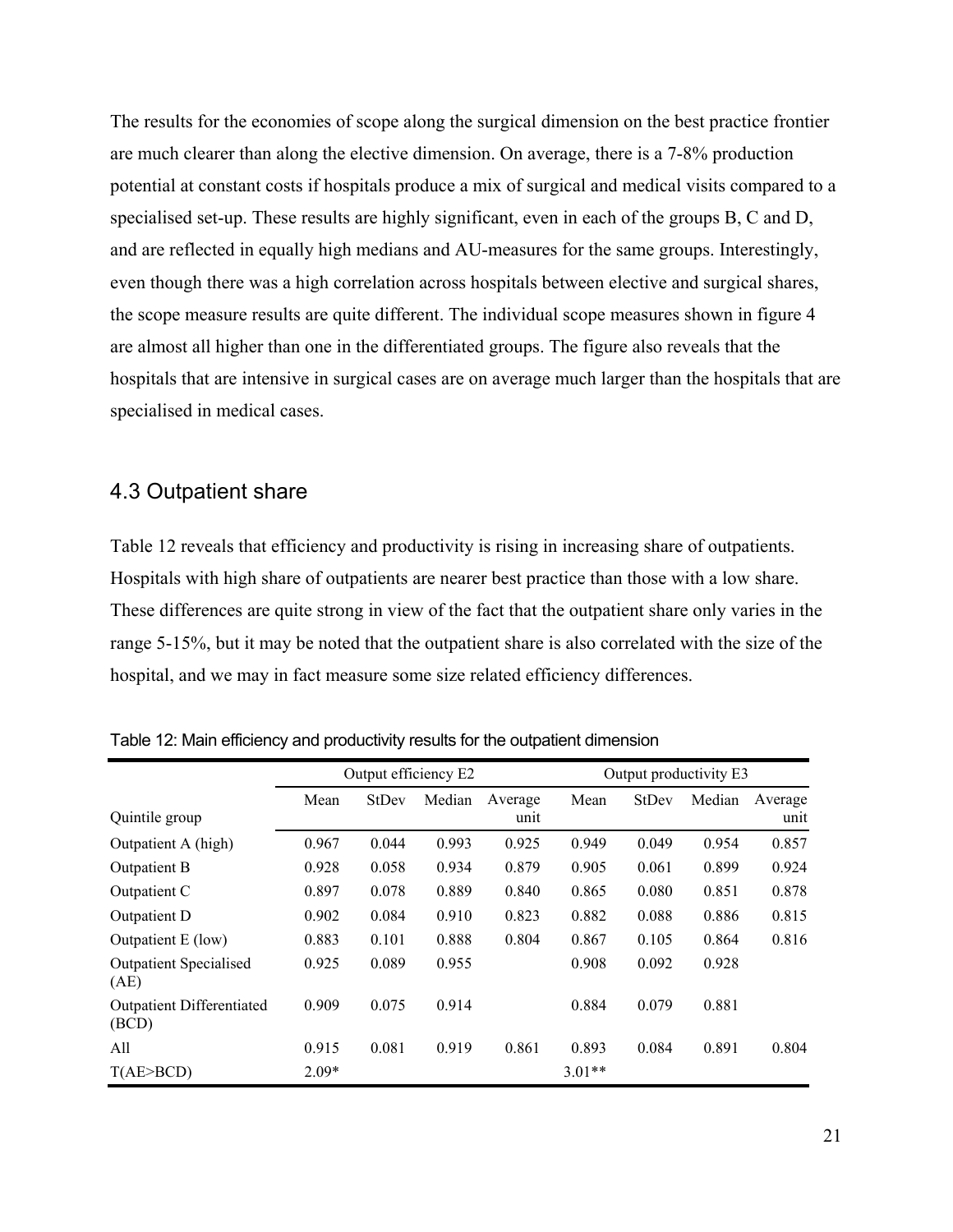

When viewed as a group, the specialised hospitals are slightly more efficient and productive than the differentiated. Even though nominally significant at the 5% and 1% levels, these differences are probably not significant when one takes into account the problems of dependence and efficiency by default. Again, the AU-measures show quite a different pattern than the means and medians. Figure 5: Convexity scope advantage measure in outpatient dimension arranged by intensity group

| Quintile group                        | Mean  | StDev | Median | Average<br>unit | T-value for<br>mean > 1 | P-value |
|---------------------------------------|-------|-------|--------|-----------------|-------------------------|---------|
| Outpatient A (high)                   | 0.831 | 0.083 | 0.831  | 0.825           | $-19.63$                | 0.0000  |
| Outpatient B                          | 1.010 | 0.147 | 0.978  | 0.925           | 0.63                    | 0.5282  |
| Outpatient C                          | 1.043 | 0.105 | 1.012  | 0.998           | 3.93                    | 0.0002  |
| Outpatient D                          | 1.087 | 0.104 | 1.066  | 1.049           | 8.03                    | 0.0000  |
| Outpatient E (low)                    | 0.969 | 0.110 | 0.996  | 0.988           | $-2.71$                 | 0.0081  |
| <b>Outpatient Specialised</b><br>(AE) | 0.900 | 0.120 | 0.907  |                 | $-11.40$                | 0.0000  |
| Outpatient<br>Differentiated (BCD)    | 1.046 | 0.124 | 1.018  |                 | 6.24                    | 0.0000  |
| All                                   | 0.988 | 0.137 | 0.989  | 0.924           | $-1.92$                 | 0.0550  |

Table 13 Convexity scope measure  $S_2$  for the outpatient dimension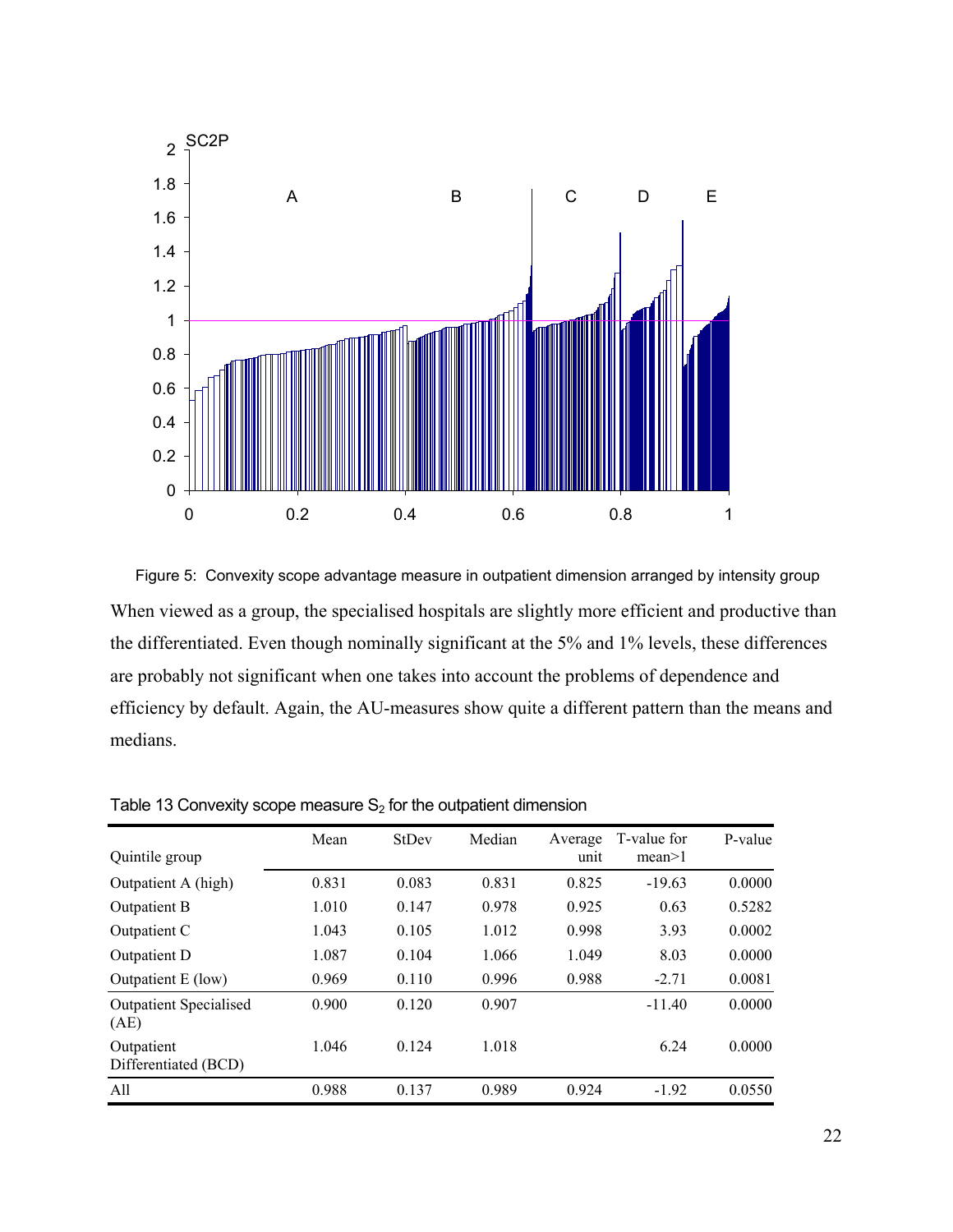The scope measure for the outpatient dimension in table 13 again shows the existence of economies of scope. These are, however, only significant for groups C and D, and the robust measures of medians and the average unit are only clear that group D has cost advantages of being differentiated. This is borne out by the individual results in figure 5, where one sees that without the outlier in group B, the conclusion would be that for this group there are diseconomies of scope. The implication would seem to be that at the frontier, the best performance is achieved by hospitals that are either have a high share of outpatients, or a low share, but not as low as in the bottom quintile. If this is not a spurious result due to the correlation with size or other factors, there could be some cost savings if the outpatient share could be increased without sacrificing health outcomes and quality.

#### 4.4 Discussion

For all three dimensions considered we find evidence that efficiency and productivity may be higher in specialised than in differentiated hospitals. This would indicate some diseconomies of scope in average performance, contrasting with the evidence of economies of scope in the best practice frontiers.

There are, however, several reasons why the average findings of diseconomies may not be robust. In addition to the dependence over time of the observations for the same hospitals, which also affects the frontier convexity scope measure, the average figures are affected by the efficient by default problem of extreme observations in the DEA method. The measures for the average unit in each group, which would be much less affected by this source of error, show a different pattern. Here there is little evidence of diseconomies of scope, and sometimes evidence of economies. All in all, the evidence on average scope effects is inconclusive, and any real effects are likely to be small. Nevertheless, there is clear evidence that hospitals that have a relatively large share of surgical patients have higher efficiency than those that have a large share of medical patients, and that those with a large share of outpatient are similarly more efficient.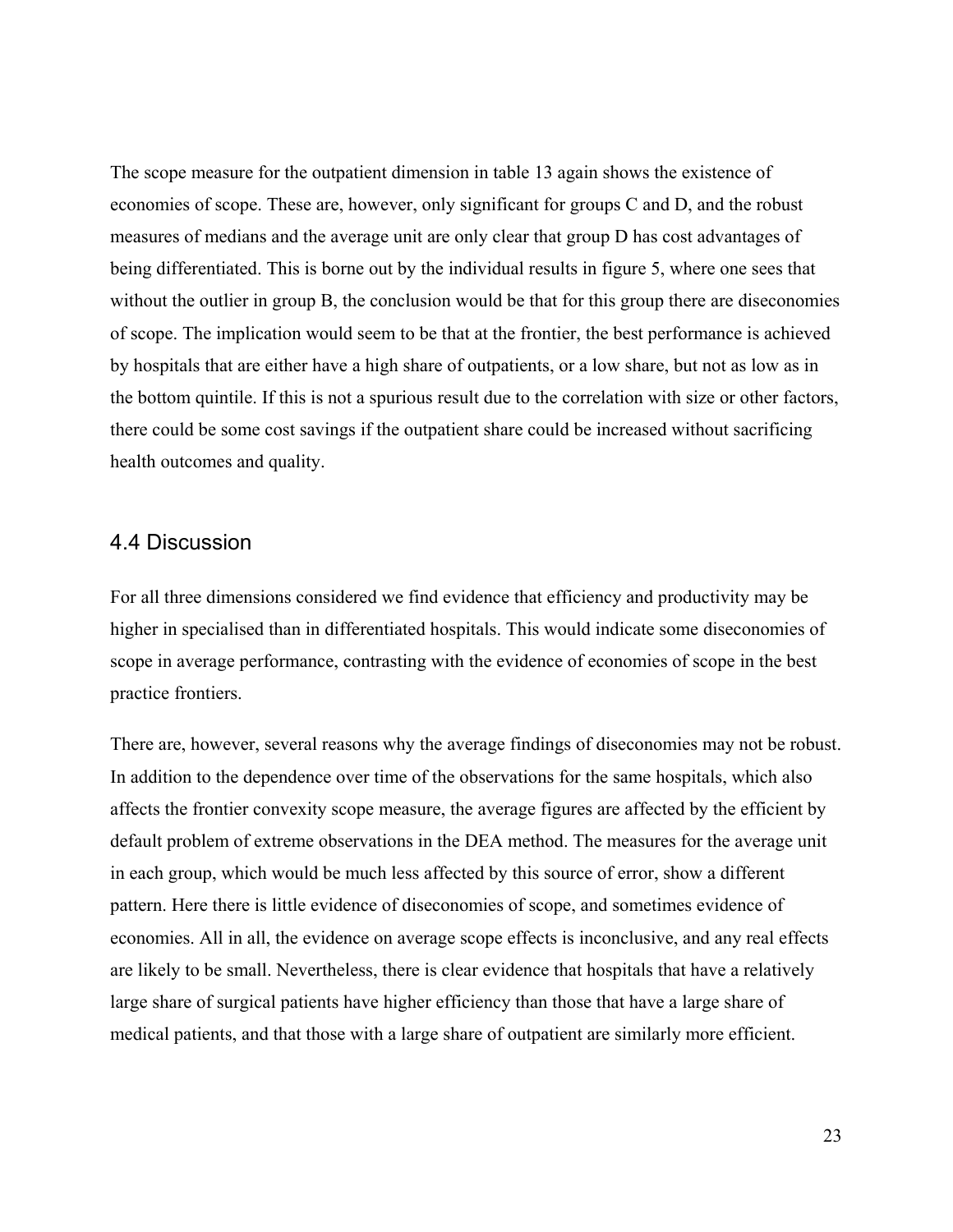On the other hand, in all the dimensions considered here, there is evidence of economies of scope on the best practice frontier. If one was able to get the differentiated hospitals to realise any potential efficiency gains, the conclusion seems to be that they would represent the most productive way of organising hospital production. However, the strength of these findings varies a lot between the different dimensions. Only in the surgical versus medical dimension is the conclusion clear-cut with evidence of substantial cost advantages of differentiated production. For the outpatient dimension, this is valid only for hospitals in the D group. For the elective versus emergency care dimension the problem of time dependence of observations may well be sufficient to invalidate the findings, and a lack of both economies and diseconomies are supported by the more robust results for the average unit.

The conclusion is therefore only clear for the best practice frontier measures of scope convexity advantages along the surgical and outpatient dimensions, where there are findings of higher productivity if production is differentiated with a mix of service outputs.

# 5 Conclusion

The paper developes a method of identifying economies of scope in the pure convexity sense for specific dimensions in the ouput mix space using the nonparametric DEA method. The results show clear economies of scope for the surgical and outpatient dimensions. For the elective dimension, methodological problems may be large enough to cast doubt on the validity of the results.

Several avenues for further research are apparent. Among relevant tasks is to look at bootstrapping the non-parametric estimation results for greater statistical control, attempting parametric and semiparametric estimation of the cost functions, and formalising the relationship between the Baumol scope measures and the Farrell efficiency based measures used in this and other work in the productivity measurement field.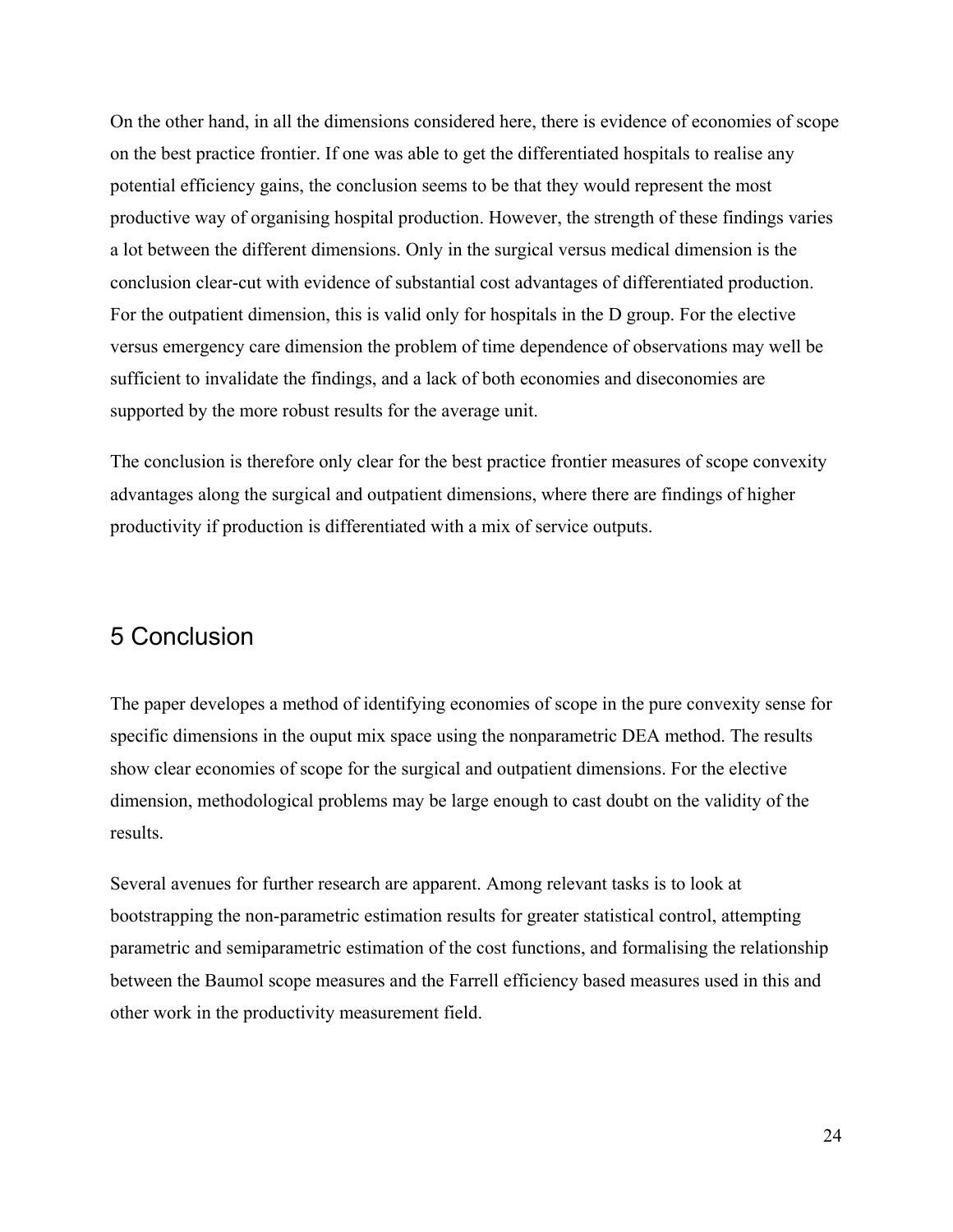# References

- **Aletras, V.H.; Jones, A. and Sheldon, T.A.** "Economics of scale and scope," B. Ferguson, T. A. Sheldon and J. Posnett, *Concentration and choice in healthcare.* London: RSM Publishing, 1997, 23-36.
- **Banker, R.D.** "Estimating most productive scale size using data envelopment analysis." *European Journal of Operational Research*, 1984, *17*, pp. 35-44.
- **Baumol, W.J.; Panzar, J.C. and Willig, R.D.** *Contestable markets and the theory of industry structure*. San Diego; London; Sydney and Toronto: Harcourt Brace Jovanovich, 1988.
- **Charnes, A.; Cooper, W.W. and Rhodes, E.** "Measuring the efficiency of decision making units." *European Journal of Operational Research*, 1978, *2*(6), pp. 429-44.
- **Farrell, M.J.** "The measurement of productive efficiency." *Journal of the Royal Statistical Society*, 1957, *120*, pp. 253-81.
- **Friedman, B. and Pauly, M.** "Cost functions for a service firm with variable quality and stochastic demand: The case of hospitals." *Review of Economics and Statistics*, 1981, *63*(4), pp. 620-24.
- **Färe, R.; Grosskopf, S. and Lovell, C.A.K.** *Production frontiers*. Cambridge; New York and Melbourne: Cambridge University Press, 1994.
- **Kittelsen, S.A.C. and Førsund, F.R.** "Efficiency analysis of norwegian district courts." *Journal of Productivity Analysis*, 1992, *3*, pp. 277-306.
- **Prior, D. and Solà, M.** "Technical efficiency and economics of diversification in health care." *Health Care Management Science*, 2000, *3*, pp. 299-307.
- **Shephard, R.W.** *Theory of cost and production functions*. Princeton: Princeton University Press, 1970.
- **Sinay, U.A. and Campbell, C.R.** "Scope and scale economies in merging hospitals prior to merger." *Journal of Economics and Finance*, 1995, *19*(2), pp. 107-23.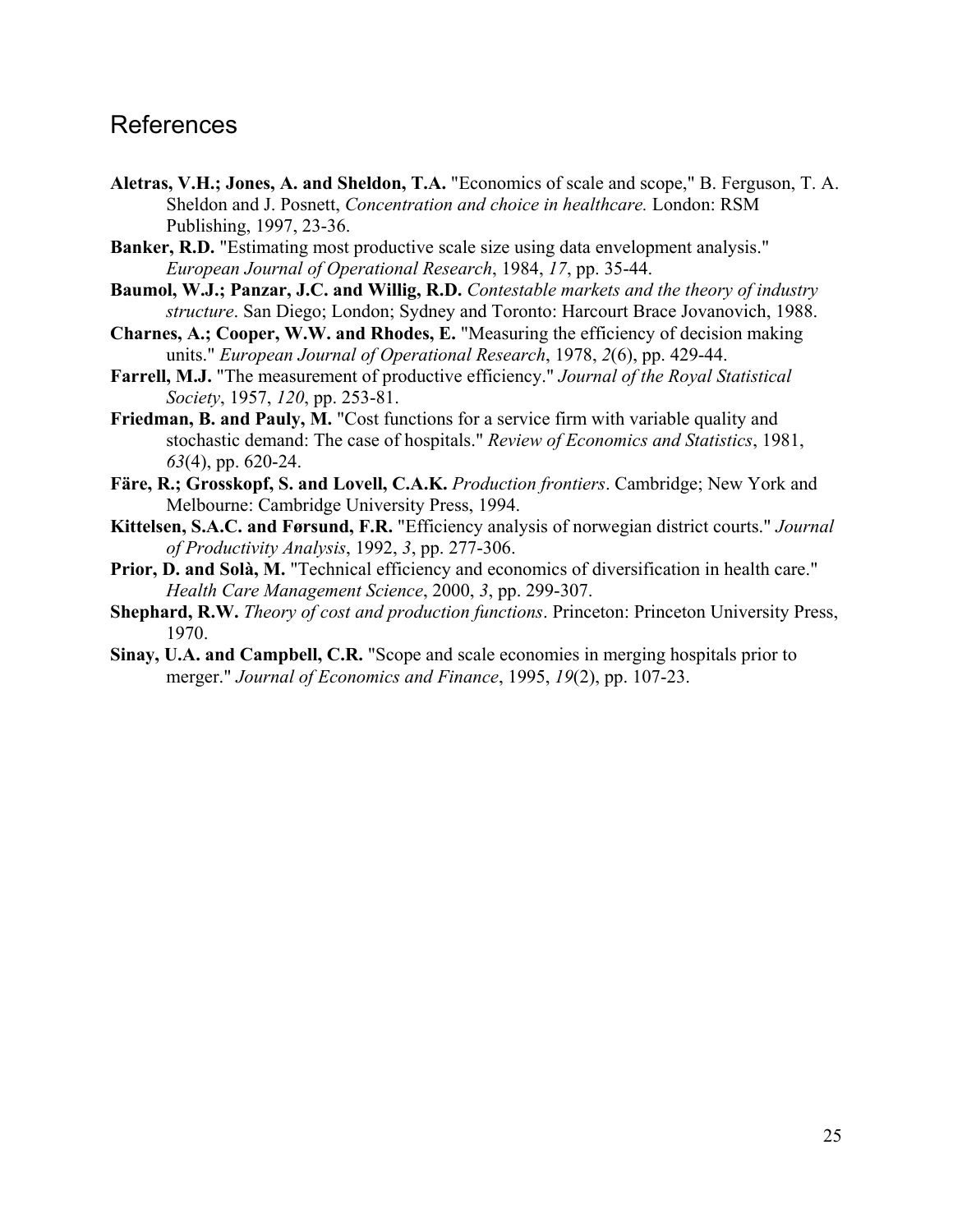## Appendix: Technical details

The DEA method estimates the production possibility set or technology  $\hat{T}$  from observations of output vectors and input vectors  $(y^{j}, x^{j})$  for each hospital  $j \in N$ . By defining groups of hospitals  $G \subseteq N$  one can express the estimate of the production set of each group as

$$
\hat{T}^G = \left\{ (\mathbf{x}, \mathbf{y}) \middle| \mathbf{y} \le \sum_{j \in G} \lambda_j \mathbf{y}^j, \mathbf{x} \ge \sum_{j \in G} \lambda_j \mathbf{x}^j, \sum_{j \in G} \lambda_j = 1 \right\}
$$
(0.2)

Output increasing efficiency  $\hat{E}_2$  and productivity  $\hat{E}_3$  for any hospital *i*, which need not belong to group *G* can following Farrell (1957) then be estimated as

$$
\hat{E}_{2i}^G = E_2(\mathbf{x}^i, \mathbf{y}^i; \hat{T}^G) = \text{Min}\left\{\theta \middle| (\mathbf{x}^i, \mathbf{y}^i/\theta) \in \hat{T}^G \right\}
$$
\n
$$
\hat{E}_{3i}^G = E_3(\mathbf{x}^i, \mathbf{y}^i; \hat{T}^G) = \text{Min}\left\{\theta \middle| (\gamma \mathbf{x}^i, \gamma \mathbf{y}^i/\theta) \in \hat{T}^G \right\}
$$
\n(0.3)

the first of which one may note is equal to the Shephard (1970) output distance function. Scale efficiency  $\hat{E}_5$  can further be derived by

$$
\hat{E}_{5i}^G = \frac{\hat{E}_{3i}^G}{\hat{E}_{2i}^G}
$$
\n(0.4)

The scope convexity measure, which expresses how much the frontier estimated from differentiated units in BCD is more productive  $(>1)$  or less productive  $(<1)$  than the frontier defined from the specialised units in AE, can for each hospital *i* be defined as

$$
\hat{S}_{2i} = \frac{\hat{E}_{2i}^{AE}}{\hat{E}_{2i}^{BCD}} \qquad \hat{S}_{3i} = \frac{\hat{E}_{3i}^{AE}}{\hat{E}_{3i}^{BCD}} \qquad (0.5)
$$

for efficiency and productivity respectively. Hospital i can belong to either (or neither) group, so that the distance between frontiers is measured in the direction in output space that corresponds to